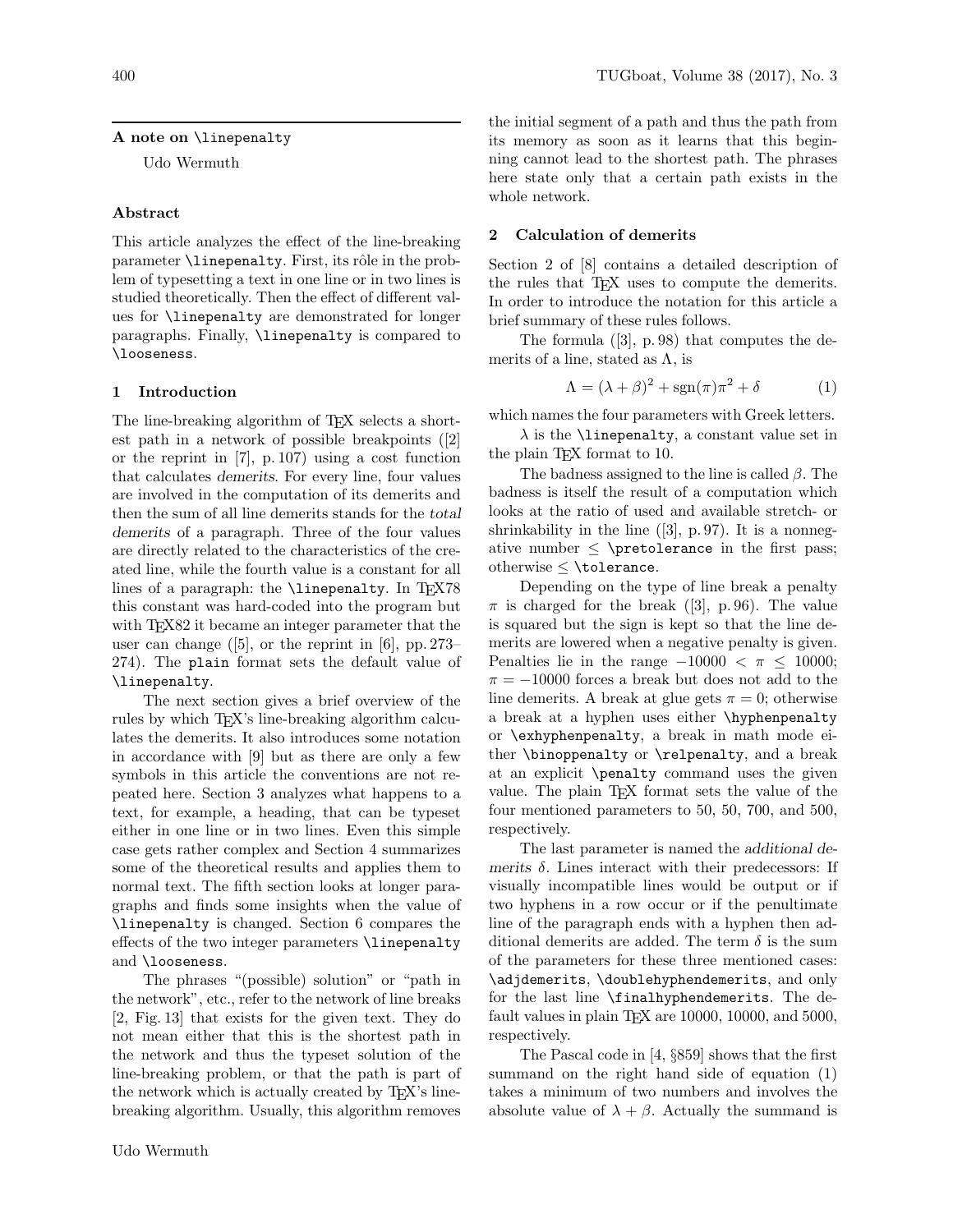coded as

$$
\big(\min(10000, |\lambda + \beta|)\big)^2.
$$

Of course, in the plain T<sub>E</sub>X format  $\lambda + \beta < 10000$ ; but the code states that the value

10000−max(\pretolerance, \tolerance)−1 (2) builds an upper limit for a positive \linepenalty.

If the line demerits are calculated for line number *ι* then  $Λ$ ,  $β$ ,  $π$ , and  $δ$  receive *ι* as a subscript. So the total demerits  $\Lambda_t$  of a paragraph with  $\mu$  lines is given by

$$
\Lambda_{t} = \sum_{\iota=1}^{\mu} \Lambda_{\iota} = \sum_{\iota=1}^{\mu} \left( (\lambda + \beta_{\iota})^{2} + \text{sgn}(\pi_{\iota}) \pi_{\iota}^{2} + \delta_{\iota} \right)
$$

$$
= \mu \lambda^{2} + 2\lambda B + \sum_{\iota=1}^{\mu} \left( \beta_{\iota}^{2} + \text{sgn}(\pi_{\iota}) \pi_{\iota}^{2} + \delta_{\iota} \right) \quad (3)
$$

where the sum of all badness values is called B for short, i.e.,  $B := \sum_{\iota=1}^{\mu} \beta_{\iota}$ .

The total demerits of a paragraph sum certain values that are associated with the path through the network of line breaks that TEX has identified as the shortest path according to its cost function. This calculation can be performed for any path in this network so the notation  $\Lambda_{\rm p}$  for path demerits is introduced.

If the value of \linepenalty is important it is given as an argument to  $\Lambda_t$  or  $\Lambda_p$ , for example, the left hand side of (3) can be written as  $\Lambda_t(\lambda)$ .

The total demerits also have an upper limit. In [4, §833] this limit is coded and it is best to have

$$
\Lambda_{\rm t} < 2^{30} - 1 = 1{,}073{,}741{,}823\tag{4}
$$

otherwise TEX might output overfull lines although line breaks seem to be possible. T<sub>EX</sub> does not stop working but except for the end of the paragraph it does not create useful feasible breakpoints that are required for TEX's line-breaking decisions [4, §835].

In order to get familiar with the notation a simple lemma is proved. (The symbol  $\mathcal{F}$  marks the end of a proof or of an example.)

**Lemma 1.** If  $\langle$  linepenalty  $\geq 0$  and if for a line that has neither penalties nor additional demerits the line demerits are larger than the line demerits of a second line with a penalty  $\geq 0$ , additional demerits  $\geq 0$ , and a summand  $\epsilon \geq 0$  then the badness of the first line is larger than the badness of the second.

Proof: With  $(1)$  the lemma claims for two lines with line demerits  $\Lambda$  and  $\Lambda'$  that with  $\epsilon \geq 0$ 

$$
\Lambda > \Lambda' + \epsilon \implies \beta > \beta'
$$

if there are no penalties and additional demerits in  $\Lambda$ , i.e.,  $\pi = 0$  and  $\delta = 0$ , and if  $\pi' \ge 0$  and  $\delta' \ge 0$ .

$$
\Lambda > \Lambda' + \epsilon
$$
  

$$
\iff (\beta + \lambda)^2 > (\beta' + \lambda)^2 + \text{sgn}(\pi')\pi'^2 + \delta' + \epsilon
$$

by (1). The sum  $sgn(\pi')\pi'^2 + \delta' + \epsilon$  is  $\geq 0$  as  $\pi' \geq 0$ ,  $\delta' \geq 0$ , and  $\epsilon \geq 0$ . It follows that

$$
(\beta + \lambda)^2 - (\beta' + \lambda)^2 > \pi'^2 + \delta' + \epsilon
$$
  
\n
$$
\implies (\beta - \beta')(\beta + \beta' + 2\lambda) > 0.
$$

Badness values are  $\geq 0$  and  $\lambda \geq 0$  so that the term  $\beta + \beta' + 2\lambda$  must be > 0. Its product with  $\beta - \beta'$ is greater than 0 so that  $\beta - \beta' > 0$  or  $\beta > \beta'$ .

Next another well-known property of plain T<sub>EX</sub> is stated as a lemma.

**Lemma 2.** In plain  $TEX$  the last line of a paragraph that does not end with a penalty item of value −10000 has either badness 0 or its glue shrinks.

Proof: If the last line contains infinite glue the badness is  $0$  ([3], p. 97).

Otherwise all glue is finite. In plain TEX the \parfillskip is defined as 0pt plus 1fil. Without the  $\partial$ - $\partial$   $\partial$   $\partial$   $\partial$   $\partial$   $\partial$   $\partial$  after removing the last glue item in a paragraph ([3, pp. 99–100]), the last line either contains only text or its glue stretches, or shrinks, or has its natural width. In the first two cases the stretchability of \parfillskip makes the badness 0. In the last two cases it does not change anything; a line in which the glue has its natural width has badness 0. D

### 3 When is a single line broken by TEX?

Let's start with perhaps the simplest case in which the effect of  $\langle$ linepenalty as a factor for T<sub>E</sub>X's linebreaking decisions can be analyzed: The network of breakpoints allows TEX to typeset either a single line or a pair of lines. Under what conditions does TEX prefer two lines?

Three assumptions are made in this section:

- 1. The  $\langle$ linepenalty is nonnegative, i.e.,  $> 0$ .
- 2. The \parfillskip is 0pt plus 1fil.
- 3. The line width of the second line for the paragraph is wider than the width of the material that is moved from the first to the second line.

Negative values for \linepenalty are discussed in Section 5. The reason for the (quite natural) third assumption, which states that a line break produces at most one additional line, is explained in Section 4.

The line demerits of the single line are called  $\Lambda_1$ . The two-line solution is marked with a prime and its line demerits are called  $\Lambda'_1$  and  $\Lambda'_2$ .

Note that the network must be built from the first pass of the line-breaking algorithm, as a single line is a valid solution. Of course, the single line must shrink its glue, as a line with badness 0 is never a candidate to be typeset in two lines if the user has not entered a \penalty command with a negative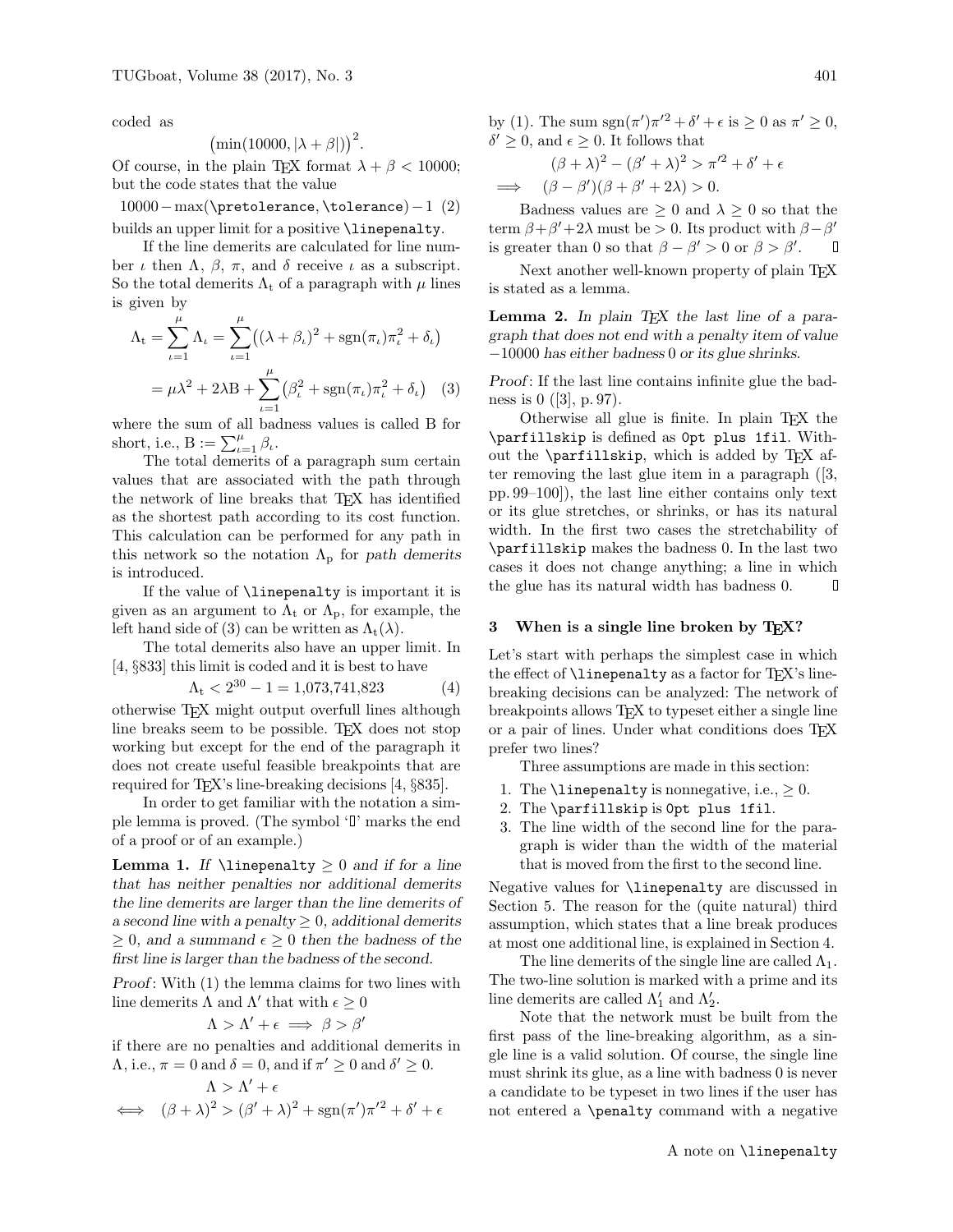value. Without such a penalty a line with badness 0 has the line demerits  $\Lambda_1 = \lambda^2$  and a two-line solution must have at least this value for its second line alone:  $\Lambda'_2 \geq \lambda^2$ . The first line adds the positive value  $\Lambda'_1$  to the path demerits as no negative penalties are involved, making a two-line solution worse than the one-line result. There is no other case for the glue of the single line as by Lemma 2 the glue cannot stretch.

But let's look at the general case. The path demerits of the single line are computed as

$$
\Lambda_{\rm p} = \Lambda_1 = (\lambda + \beta_1)^2 \tag{5}
$$

because no penalty is added in a first pass; i.e.,  $\pi_1 =$ 0.  $\delta_1 = 0$  except if the line is very loose but that cannot happen by Lemma 2; so this summand can be dropped too.

For the two-line solution the calculation is

$$
\Lambda'_{p} = \Lambda'_{1} + \Lambda'_{2}
$$
  
=  $(\lambda + \beta'_{1})^{2} + sgn(\pi'_{1})\pi'_{1}^{2} + \delta'_{1} + \lambda^{2} + \delta'_{2}$  (6)

because  $\beta'_2 = \pi'_2 = 0$  as the second line must have badness 0 because of the assumptions about the line width and the \parfillskip. At a break with a hyphen  $\pi'_1$  is either the value of **\exhyphenpenalty** if the hyphen is part of the text or \hyphenpenalty for user entered discretionary hyphens. In both cases the additional demerits of the second line,  $\delta_2'$ , must contain the value of \finalhyphendemerits, called  $\delta_f$ . And  $\delta'_1$  is either 0, or if this line is very loose  $\sqrt{adjh}$  demerits, named  $\delta_a$ . In this case  $\delta_2'$  contains  $\delta_a$  too. A break in math or at an explicit \penalty does not influence the additional demerits.

TEX will break the text into two lines if and only if  $\Lambda_t = \Lambda'_p < \Lambda_p$ .

**Case 1:** No penalty. This means  $\pi'_1 = 0$  and  $\delta'_2$ does not contain  $\delta_f$ ; thus (6) simplifies to

$$
\Lambda'_{\rm p} = (\lambda + \beta'_1)^2 + \delta'_1 + \lambda^2 + \delta'_2. \tag{7}
$$

A path that generates two lines is preferred by TEX if the right hand side of (7) is smaller than the right hand side of (5):

$$
(\lambda + \beta_1)^2 > (\lambda + \beta_1')^2 + \delta_1' + \lambda^2 + \delta_2'.
$$
 (8)

To make this inequality true  $\beta'_1$  must be smaller than  $\beta_1$  by Lemma 1; the difference is called the "change"  $\chi$  of badness for the two-line solution, i.e.,  $\beta_1 - \chi =$  $\beta'_1$  with  $\chi > 0$ . As the badness  $\beta'_1$  is greater than or equal to 0 one more inequality is known

$$
\beta_1 \ge \chi. \tag{9}
$$

All solutions must have a badness of the single line that lies on or above the identity function  $g(\chi) = \chi$ .

Now  $\beta'_1$  < 100 so the first line of the pair is not very loose, thus  $\delta_1' = \delta_2' = 0$  and inequality (8)



Figure 1: Graphs for functions of Theorem 1

becomes with  $\beta'_1 = \beta_1 - \chi$ 

$$
(\lambda + \beta_1)^2 > (\lambda + \beta_1 - \chi)^2 + \lambda^2 \tag{10}
$$

$$
\iff \qquad 2\beta_1\chi > (\lambda - \chi)^2. \tag{11}
$$

As  $\chi > 0$ , inequality (11) can be written as

$$
\beta_1 > \frac{(\lambda - \chi)^2}{2\chi}.\tag{12}
$$

With (9) the left hand side of (11) is kept equal or made smaller when  $\beta_1$  is replaced by  $\chi$ . If this new inequality holds then (12) holds too.

$$
2\chi^2 > (\lambda - \chi)^2
$$
  
\n
$$
\iff \sqrt{2}\chi > \lambda - \chi \qquad \lor \sqrt{2}\chi > \chi - \lambda
$$
  
\n
$$
\iff \chi > (\sqrt{2} - 1)\lambda \qquad \chi > -(\sqrt{2} + 1)\lambda.
$$

The right-side inequality doesn't say anything new, as  $\chi > 0$ . If  $\lambda = 0$  both inequalities state  $\chi > 0$  so that only (12) counts.

This computation proves the following theorem.

Theorem 1. In plain TEX with \linepenalty  $\geq 0$ a text that fits into one line is typeset in two lines containing a line break without penalties if the difference between the badness of the single line and the badness of the first line of the pair is larger than

$$
(\sqrt{2}-1)\verb+\linepenalty+
$$

or this difference, named "change", is larger than zero and the badness of the single line is larger than

$$
(\verb|\line||) = \verb|change|)^2 / (2 \times \verb|change|).
$$

When plain T<sub>EX</sub>'s settings are used the value 10 can be plugged in for \linepenalty. Thus the identity function is used as lower limit for the badness when the change is larger than 4 as  $(\sqrt{2}-1) \times 10 \approx$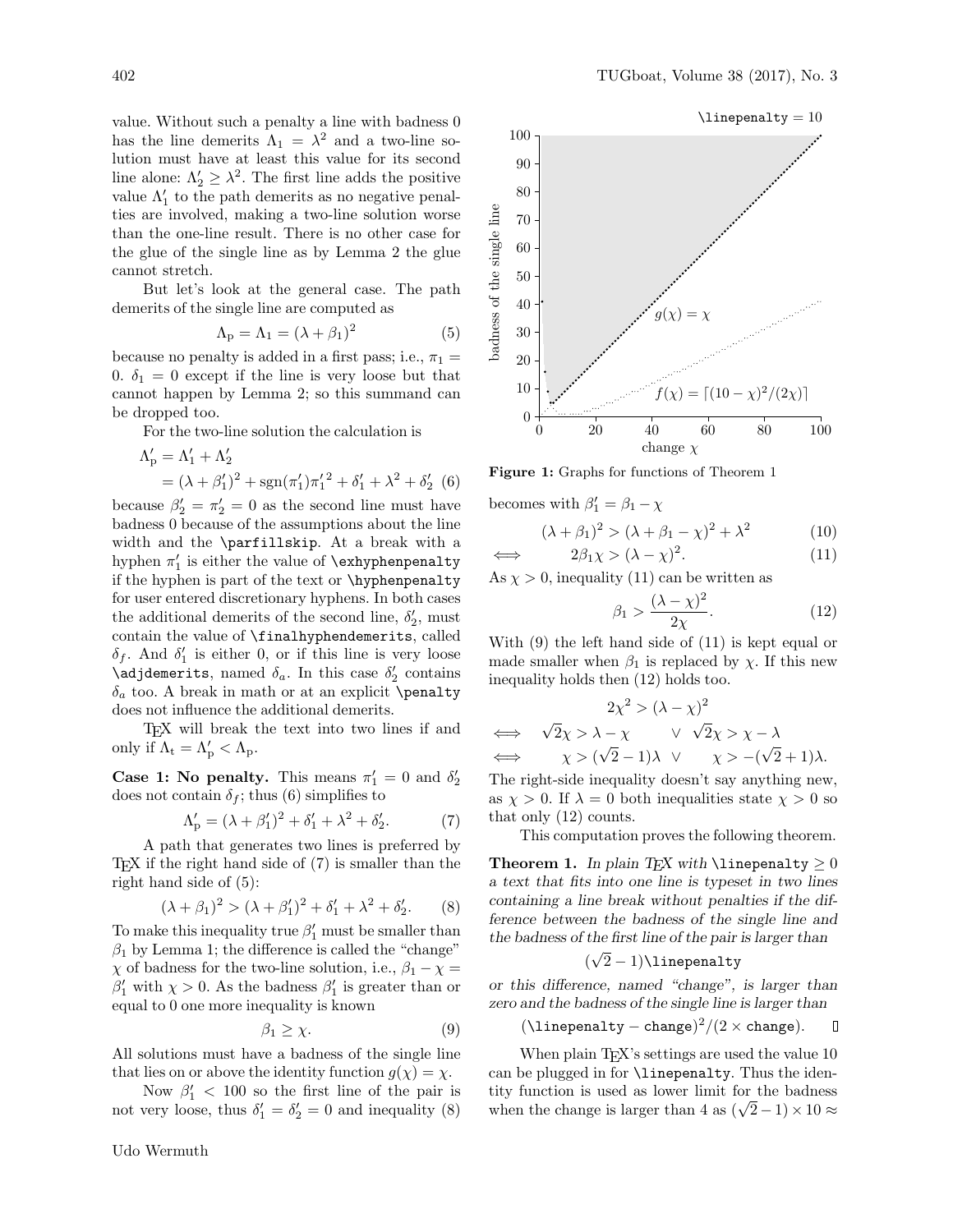

Figure 2: Solution sets for three *\linepenalty values* 

4.14. For  $(1, 2, 3, 4)$  the badness of the single line must be larger than or equal to  $(41, 17, 9, 5)$ , respectively; see (12). Figure 1 shows the graphs of two functions for the integer values from 1 to 100. First, the identity is shown as  $g$ . The second function  $f$ represents in essence the formula of the right hand side of (12). If the badness of the single line lies on or above the thick points for a given  $\chi$  then two lines are typeset. The gray area forms the solution set.

Of course, the \linepenalty can be changed. Figure 2 shows the solution sets for three different values of **\linepenalty:** For  $\lambda = 10$  all three gray areas count (compare the areas to the solution set shown in Fig. 1), for  $\lambda = 100$  the light-colored area is excluded, and for  $\lambda = 200$  only the dark area builds the solution set.

Case 2a: Break at hyphen. This important special case of a break with penalties is treated first. The break must be either at an explicit hyphen in the text or at an inserted discretionary break as the network is built from the first pass of TEX's linebreaking algorithm. This means that  $\pi'_1$  equals either \exhyphenpenalty or \hyphenpenalty and as explained above there are additional demerits  $\delta'_2$  = \finalhyphendemerits =  $\delta_f$ .

Now (10) and thus (12) get additional constant terms on their right hand sides; (12) becomes:

$$
\beta_1 > \frac{(\lambda - \chi)^2 + \operatorname{sgn}(\pi_1') \pi_1'^2 + \delta_f}{2\chi}.
$$

As in plain TEX  $\pi'_1 = 50$  and  $\delta_f = 5000$ , the sum sgn $(\pi'_1)\pi'_1{}^2 + \delta_f$  is 7500. A graph for the above inequality similar to Fig. 1 is shown in Fig. 3. The change must be at least 43 to get two lines. With  $\beta_1 = 78$  the change must be larger than 75. The comparison of Figs. 1 and 3 shows that in essence the point from which the identity function dominates the other function is moved on this line to a higher value. (The same effect occurs in Fig. 2.)

Case 2b: Break at positive penalty. Lemma 1 is applicable. So starting in (10) with an  $\epsilon \geq 0$ , which is the sum of the penalty of the first line of the pair and the additional demerits of both lines added to the right hand side, the equivalent of (12) is

$$
\beta_1 > \frac{(\lambda - \chi)^2 + \epsilon}{2\chi}
$$

.

Similarly, starting with inequality (11) and replacing  $\beta_1$  by  $\chi$  gives

$$
2\chi^2 > (\lambda - \chi)^2 + \epsilon
$$
  
\n
$$
\iff (\chi + \lambda)^2 > 2\lambda^2 + \epsilon
$$
  
\n
$$
\iff \chi > \sqrt{2\lambda^2 + \epsilon} - \lambda \lor \chi < -\sqrt{2\lambda^2 + \epsilon} - \lambda.
$$

Obviously the second inequality is not relevant. Thus a generalization of Theorem 1 is proved:

Theorem 2. Given a text that fits into one line or can be typeset in two lines with a line break that has the value  $\epsilon \geq 0$  as the sum of penalties and additional demerits. Let  $\lambda$ inepenalty  $\geq 0$ .

The two-line solution is used by plain  $T_F X$  if the change  $> 0$  is either at least

$$
\sqrt{2\text{linepenalty}^2+\epsilon}-\text{linepenalty}
$$

or the badness of the single line is larger than

$$
((\verb+\line|perality - change)^2 + \epsilon)/(2 \times \text{change}). \; \textbf{D}
$$



Figure 3: Graphs of functions for a break at hyphen

A note on \linepenalty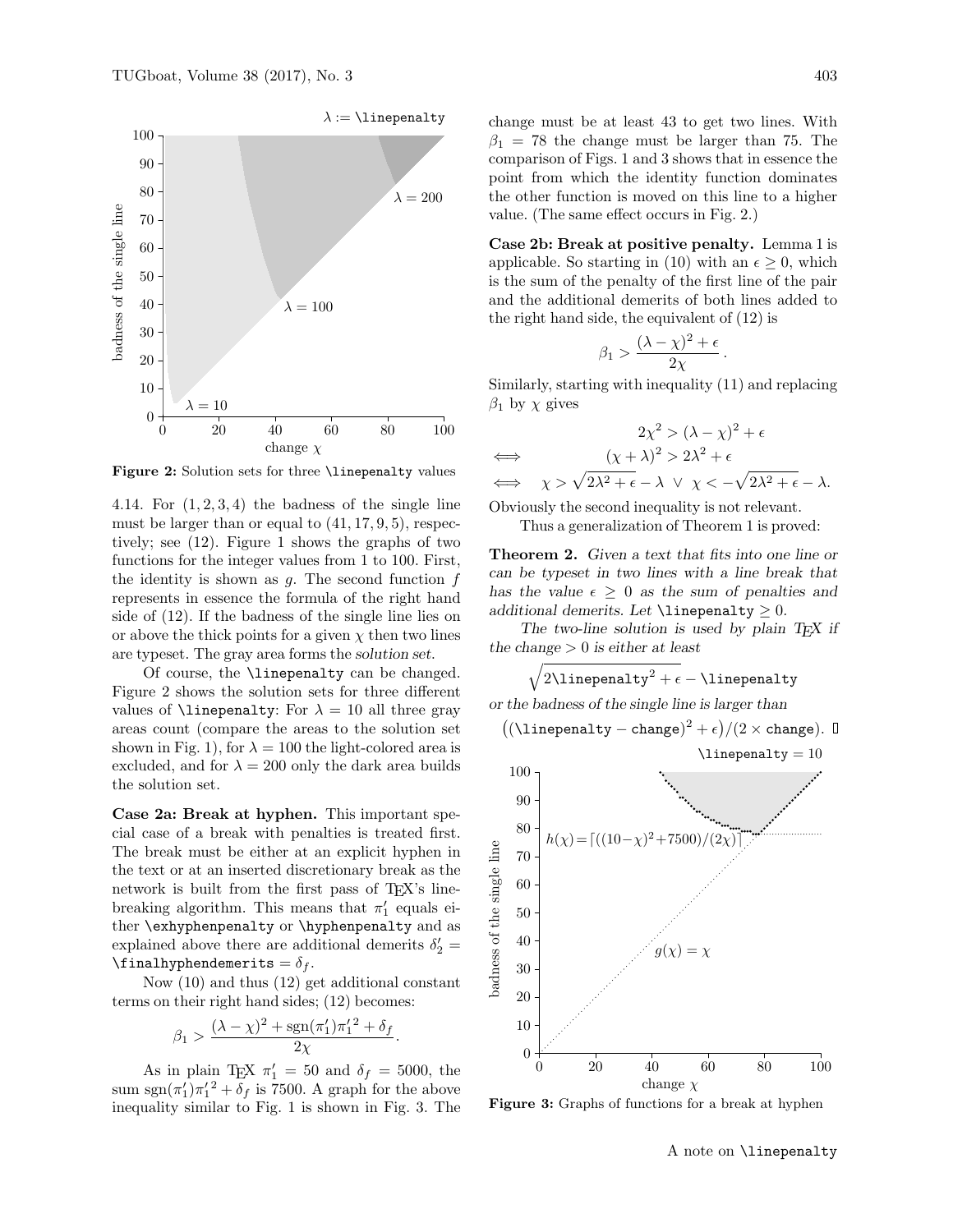

Figure 4: Solution sets for three different penalties

Figure 4 compares the solution sets for three different  $\epsilon$  similar to Fig. 2.

When the **\linepenalty** is increased to 100 the solution set shrinks as shown in Fig. 2. But Theorem 2 mentions two limits, and the formula  $\sqrt{2\lambda^2 + \epsilon} - \lambda$  gives for the three penalties 10, 50, and 90, i.e., the three  $\epsilon$  amounts  $10^2$ ,  $50^2$ , and  $90^2$ :

$$
\lambda = 10 \implies \sqrt{200 + \epsilon} - 10 \approx 7.3 \quad 41.9 \quad 81.1
$$
  

$$
\lambda = 100 \implies \sqrt{20000 + \epsilon} - 100 \approx 41.7 \quad 50 \quad 67.6
$$

Thus the values of the limit get larger for  $\epsilon =$  $10^2$  and  $\epsilon = 50^2$  when  $\lambda$  is changed to 100 but for  $\epsilon = 90^2$  it is smaller! Its solution set is not a subset of the solution set when  $\lambda = 10$ . Figure 5 shows the solution sets for the three values of  $\epsilon$  with  $\lambda = 100$ .

Case 2c: Negative penalties. In this case, the inequality (8) is changed to

$$
(\lambda + \beta_1)^2 > (\lambda + \beta_1')^2 + \delta_1' + \lambda^2 - \epsilon \tag{13}
$$

in which  $\epsilon > 0$  stands for the sum of penalties of the first line and additional demerits of the second line as in case 2b. That means  $\delta_2'$  is contained in  $\epsilon$  and thus not mentioned in (13).  $\tilde{\delta}'_1 = 0$  except the first line of the two-line solution, named  $L'_1$ , is very loose. Then  $\delta_1'$  is the value of **\adjdemerits** =  $\delta_a$ . The bracket notation is used to identify this summand:  $\delta_a$ [L'<sub>1</sub> very loose]. And this means the additional demerits of the second line contains  $\delta_a$  too. But  $\epsilon$  is not changed; instead the term  $\delta_a$  is added twice.

Lemma 1 is not applicable and  $\beta'_1$  can be larger than  $\beta_1$ . For some "change"  $\chi$ ,  $-100 \leq \chi \leq 100$ , let  $\beta_1 - \chi = \beta'_1$ . In other words: Instead of (9), now two



Figure 5: Like Fig. 4 for larger *\linepenalty* 

limits for the badness of the single line are required:

$$
\beta_1 \ge \chi, \qquad \text{if } \chi > 0; \qquad (14a)
$$
  

$$
\beta_1 \le 100 + \chi, \qquad \text{if } \chi < 0. \qquad (14b)
$$

Inequality (13) becomes

 $(\lambda + \beta_1)^2 > (\lambda + \beta_1 - \chi)^2 + 2\delta_a[\mathsf{L}_1' \text{ very loose}] + \lambda^2 - \epsilon$ or after the usual transformations

 $2\beta_1 \chi > (\chi - \lambda)^2 + 2\delta_a[\mathcal{L}_1' \text{ very loose}] - \epsilon.$ 

If  $\chi = 0$  this inequality states that  $\epsilon$  must be larger than  $\lambda^2 + 2\delta_a$  [L'<sub>1</sub> very loose] in order to typeset two lines.

If  $\chi > 0$  then  $\beta'_1 \neq 100$ , i.e.,  $L'_1$  cannot be very loose and

$$
\beta_1 > \frac{(\chi - \lambda)^2 - \epsilon}{2\chi}.\tag{15}
$$

As before  $\chi$  is used to replace  $\beta_1$  with (14a) to get

$$
2\chi^2 > \chi^2 - 2\lambda\chi + \lambda^2 - \epsilon
$$
  
\n
$$
\iff (\chi + \lambda)^2 > 2\lambda^2 - \epsilon
$$
  
\n
$$
\iff \chi > \sqrt{2\lambda^2 - \epsilon} - \lambda \lor \chi < -\sqrt{2\lambda^2 - \epsilon} - \lambda.
$$
  
\nOnly the first inequality states something new

Only the first inequality states something new: If  $\epsilon \geq 2\lambda^2$  two lines are typeset. Otherwise  $\epsilon < 2\lambda^2$ and either  $\chi > \sqrt{2\lambda^2 - \epsilon} - \lambda$  or the badness of the first line fulfilling (15) are needed to get two lines.

If  $\chi$  < 0 the first line of the two-line solution might be very loose and  $\chi$  must obey (14b).

First, the inequality (15) changes to

$$
\beta_1 < \frac{(\chi - \lambda)^2 + 2\delta_a[\mathcal{L}_1' \text{ very loose}] - \epsilon}{2\chi}.\tag{16}
$$

Starting from

$$
2\beta_1\chi>(\chi-\lambda)^2+2\delta_a[L_1'\text{ very loose}]-\epsilon
$$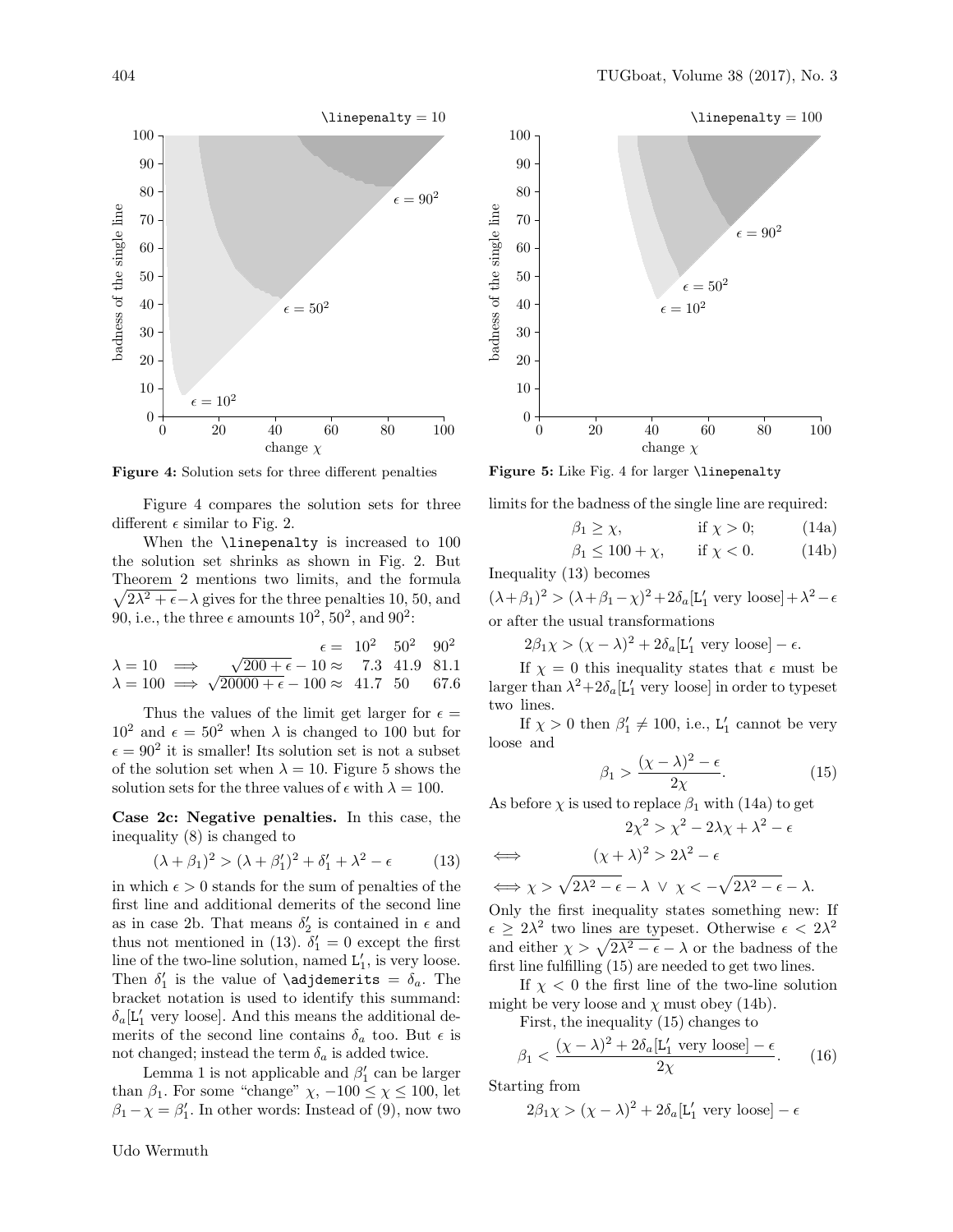as above, now (14b) must be used to replace  $\beta_1$ :

$$
2(100 + \chi)\chi > (\chi - \lambda)^2 + 2\delta_a[L'_1 \text{ very loose}] - \epsilon.
$$
 With the usual transformations this leads to the relevant solution

$$
\chi > \sqrt{(100 + \lambda)^2 + \lambda^2 + 2\delta_a[\mathcal{L}'_1 \text{ very loose}] - \epsilon}
$$
  
- 100 -  $\lambda$ .

Thus a somewhat complex third theorem is proved:

Theorem 3. Given a text that fits into one line or can be typeset in two lines with a line break that has the value  $-\epsilon < 0$  as the sum of penalties and additional demerits except for \adjdemerits if the first line is very loose. Let  $\line{\$ 

If the change is 0 then there are two cases: If the first line of the pair is very loose  $\epsilon$  must be larger than  $\lin$ epenalty<sup>2</sup> + 2\adjdemerits; otherwise  $\epsilon > \text{linepenalty}^2$  is sufficient.

If the change is  $> 0$  then  $\epsilon \geq 2\lambda$ linepenalty<sup>2</sup> typeset two lines; otherwise if  $\epsilon < 2\lambda$ inepenalty<sup>2</sup> then either the change must be larger than

$$
\sqrt{2\text{linepenalty}^2-\epsilon}-\text{linepenalty}
$$

or the badness of the single line is larger than

$$
\frac{(\texttt{change} - \texttt{\texttt{linepenalty}})^2 - \epsilon}{2 \times \texttt{change}} \qquad (*)
$$

to output two lines.

If the change is smaller than 0 but the first line is not very loose and  $\epsilon \ge (100 + \lambda)^2 + \lambda^2$  then two lines are created. Otherwise if  $\epsilon$  is smaller then either the change must be larger than

$$
\sqrt{(100 + \text{linepenalty})^2 + \text{linepenalty}^2 - \epsilon}
$$
  
- 100 - \text{linepenalty}

or the badness of the single line must be smaller than  $(*)$  to output two lines.

If the first line of the pair is very loose then two lines are typeset if either the change is smaller than

$$
\sqrt{(100 + \line\text{linepenalty})^2 + \line\text{linepenalty}^2 + 2\adjdemerits - \epsilon} + 100 - \line\text{linepenalty}}
$$

and  $(*) + \ad$  jdemerits/change is larger than the badness of the single line or  $\epsilon$  is larger than

$$
(100 + \text{linepenalty})^2 + \text{linepenalty}^2 + 2\text{adjdemerits.} \quad \Box
$$

Figure 6 shows in the style of previous figures three instances of negative penalties. All gray areas represent the solution set if  $\epsilon = 159^2$ . The dots show the limit when the first line of the pair is very loose. If the dots and the lightest gray area are excluded the diagram shows the solution set for  $\epsilon = 68^2$ . It



Figure 6: Solution sets for three negative values

doesn't capture all negative change but the smallest positive values build the identity function. If  $\epsilon = 5^2$  only the darkest area counts and even for positive change the identity function is not achieved for small values.

Setting  $\line{ \line} = 100$  makes all areas smaller, the dots disappear, and for  $\epsilon = 159^2$  the left edge of the solution set drops from  $(-43, 57)$ to  $(-59, 0)$ .

# 4 A few consequences of the theorems

The developed theory helps to understand certain cases for plain TEX when a single line can be broken.

Theorem 1 shows how the two-line solution can be made more likely when no penalties are involved: Reduce the value of \linepenalty! The assignment 2 requires a change that must be larger than  $2(\sqrt{2}-1)$  < 1 for all badness values, i.e., a change of 1 or more typesets the two lines.

Theorem 1 also states that with a large value of \linepenalty TEX will typeset a single line, for example, with a value 242 the line break is impossible as the change must be larger than  $242(\sqrt{2}-1) > 100$ .

Theorem 2 makes, among other things, statements about penalties. It proves that a penalty of 110 forces the single line as  $((10-100)^2+110^2)/(2 \times$  $100$ )  $> 100$ .

Theorem 3 implies that a \penalty of  $-180$ typesets always two lines even if the first line of this pair is very loose and **\adjdemerits** are involved.

Larger \linepenalty might break a single line. One interesting consequence of Theorem 2 is that a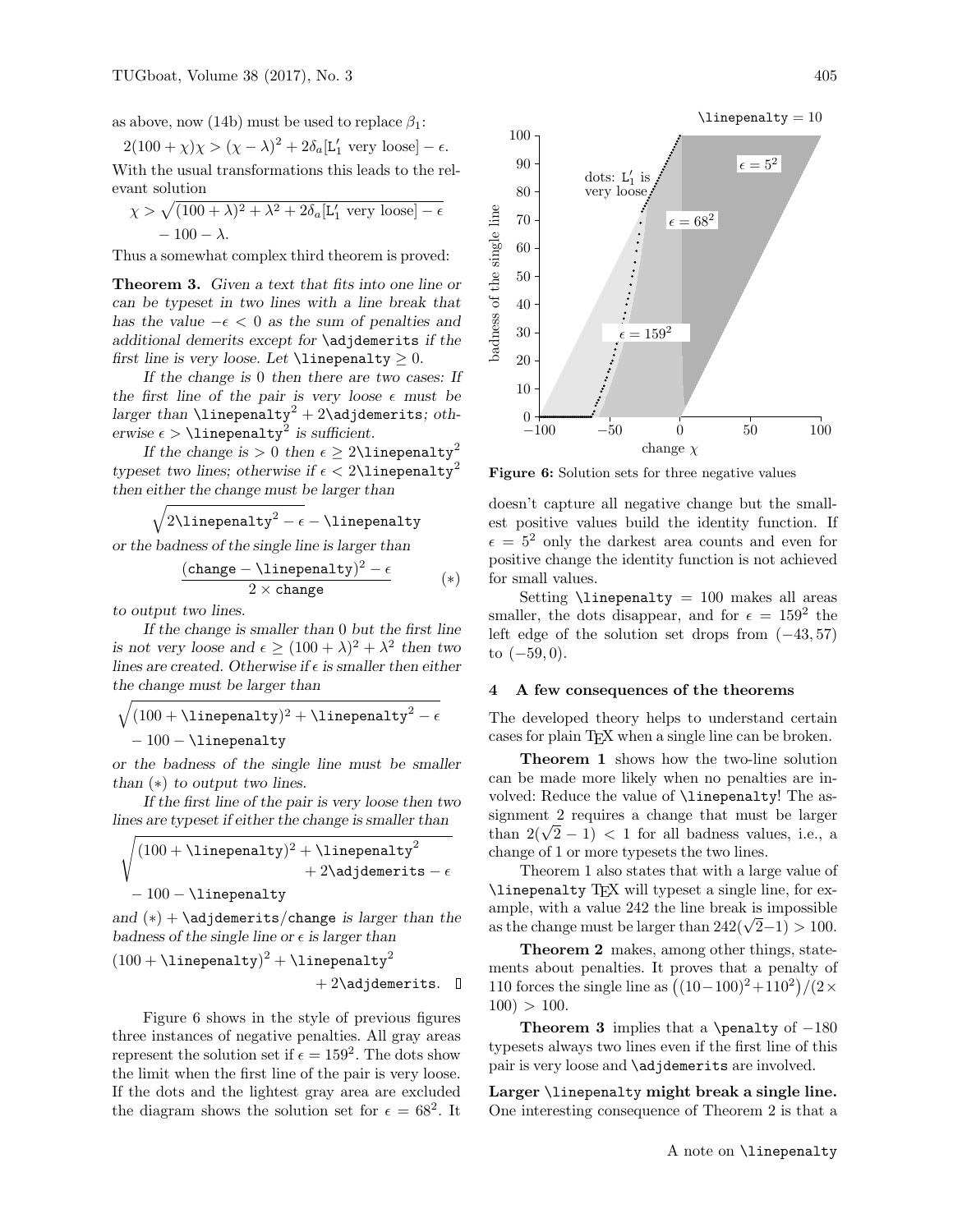larger \linepenalty in combination with a positive \penalty breaks a line that would be kept as a single line if the default value of \linepenalty is used. See the discussion after Theorem 2 comparing Figs. 4 and 5.

## Example 1: Description

A single line is broken when \linepenalty is increased.

# TEX input

\toks0={\noindent It's a surprise, but it's true. See for yourself now. So<sup>~</sup>it\penalty95\ is.} \linepenalty=10 \the\toks0\par \linepenalty=100 \the\toks0\par

### TEX output

It's a surprise, but it's true. See for yourself now. So it is. It's a surprise, but it's true. See for yourself now. So it  $\mathsf{\Pi}$ is.

The single line has badness 86 and without the "is." the badness drops to 0, that is, the first line of the two-line solution produces a change of 86. Using the formula of Theorem 2, once the values 10 and  $95<sup>2</sup>$  and 100 and  $95<sup>2</sup>$  are used for **\linepenalty** and for  $\epsilon$ , respectively, the results are that the change must be larger than 86 in the first case and larger than 70 in the second to create two lines. Thus, in the first case the break is avoided and in the second it is made.

Instead of an explicit penalty a hyphen can be the reason for a line break:

# Example 1 continued: TEX input

```
\toks0={Bob, tell us, what made you
        want to look up {\sl run-in\/}?}
\linepenalty=10 \the\toks0\par
\linepenalty=100 \the\toks0\par
```
### TEX output

Bob, tell us, what made you want to look up run-in? Bob, tell us, what made you want to look up runin?  $\blacksquare$ 

Three lines with one line break. The theory was developed with the starting point that a line break generates two lines; see assumption 3 in Section 3. But T<sub>F</sub>X is very flexible and a user can construct situations in which a line break generates two additional lines.

## Example 2: Description

An unusual \parshape is presented that otherwise is not considered in this article.

## TEX input

\def\weirdparshape{\setbox0=\hbox{\ninerm is} \parshape 3 0pt \hsize 0pt \wd0 0pt \hsize Do! not! do! it! Never! No! This \cs{parshape} is bad.} \linepenalty=242 \weirdparshape\par \linepenalty=10 \weirdparshape\par

# TEX output

Do! not! do! it! Never! No! This \parshape is bad. Do! not! do! it! Never! No! This \parshape is bad. 0

Of course, the theory could be extended, but it does not seem worth the effort. Such settings of \parshape are never applied to normal text. The author wants to generate a certain effect and controls the situation.

Longer paragraphs. The theoretical results do not apply without change to paragraphs with more than one line because the penultimate line in a long paragraph might be changed too when the last line is broken, i.e.,  $(L_{\mu-1}, L_{\mu}) \rightarrow (L'_{\mu-1}, L'_{\mu}, L'_{\mu+1})$  with  $L_{\mu-1} \neq L'_{\mu-1}$ . And even if it stays unchanged, i.e.,  $L_{\mu-1} = L_{\mu-1}^{\prime}$ , the line characteristic might influence the next line through additional demerits in different ways. Finally, the paragraph might be broken in the second pass of T<sub>EX</sub>'s line-breaking algorithm, thus the badness of  $L'_{\mu}$  might be larger than the badness of  $L_{\mu}$  even if the change is positive.

OK, enough warning notices: There are nevertheless cases in which the theory is applicable to longer paragraphs.

# Example 3: Description

Typeset a short text twice with plain TEX. First with the default settings, next with  $\lambda$ inepenalty = 2.

# TEX output

When you start to count where do you start? With zero or with one? Hmm, I start at 1! A CS nerd uses a 0, or? When you start to count where do you start? With zero or with one? Hmm, I start at 1! A CS nerd uses a 0, or?  $\overline{\Pi}$ 

Later in Section 5 it is shown that the value 4 for \linepenalty is sufficient. It turns out that the value −2 works in this case too; see Section 6.

Next the technique with the penalty of 110 is used. The example also demonstrates that a large \linepenalty does not break the last line if the theory is applicable. Here the minimal required value for \linepenalty is used.

## Example 4: Description

Typeset a short text thrice with plain TEX. First with plain T<sub>E</sub>X's default settings, second with a \penalty110 inserted between the last two words and a third time without this penalty but with  $\lin\epsilon = 199$ .

## TFX definitions

\toks0{\noindent This text can be typeset, yes, either in two or in three lines and the theory of this section applies to the} \toks1={\the\toks0{} last line.} \toks2={\the\toks0{} last\penalty110\ line.}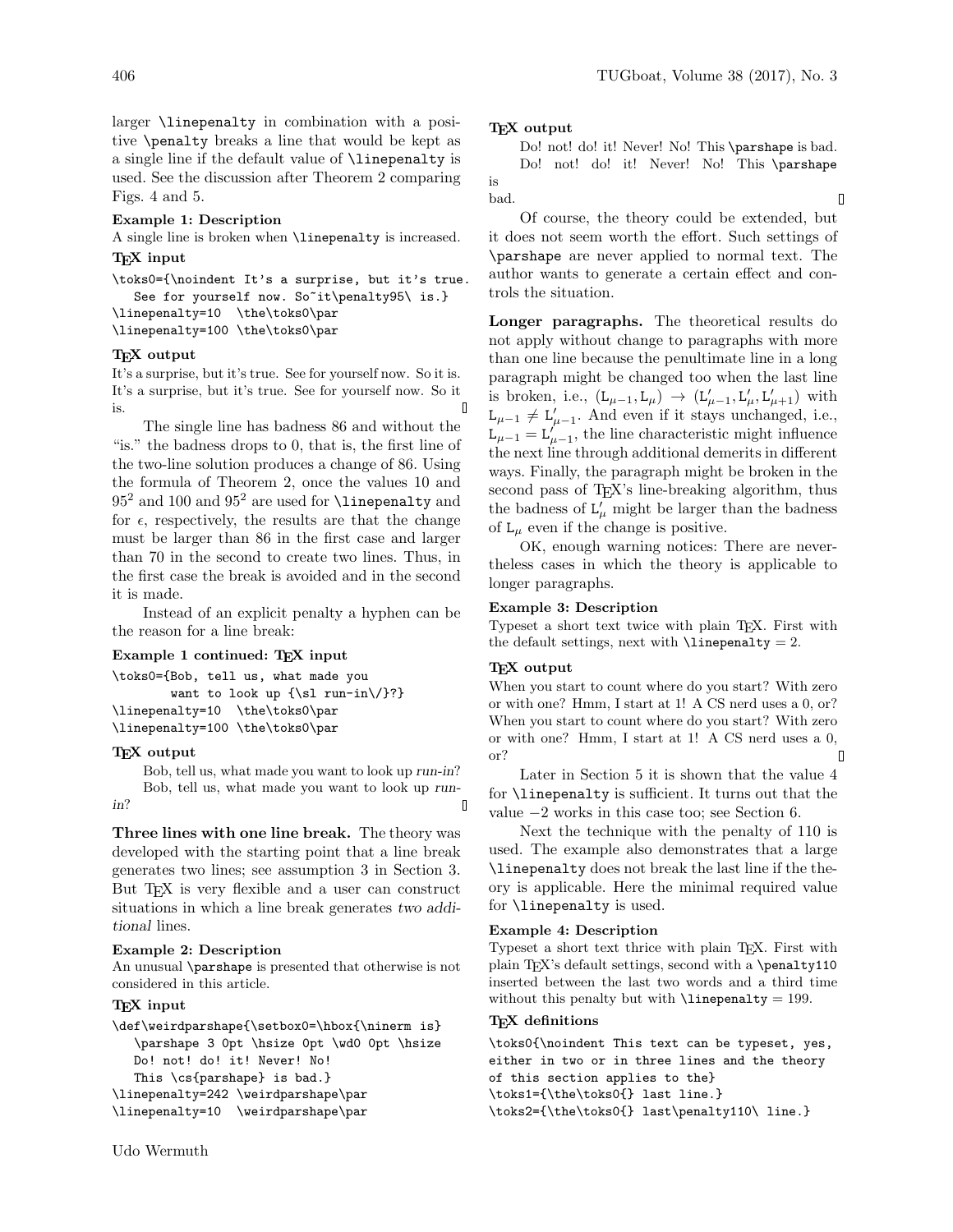## T<sub>F</sub>X input

\linepenalty=10 \the\toks1\par \the\toks2\par \linepenalty=199 \the\toks1\par

## TEX output

This text can be typeset, yes, either in two or in three lines and the theory of this section applies to the last line.

This text can be typeset, yes, either in two or in three lines and the theory of this section applies to the last line. This text can be typeset, yes, either in two or in three lines and the theory of this section applies to the last line.

As expected the \penalty110 prevents the line break. A tie would do the job too but if the text later grows, a break at the \penalty is still possible.

On the other hand if the text is typeset twice in one paragraph the theory is not applicable; with a line break in the last line the word "three" is moved from the penultimate line of the four-line paragraph to the penultimate line of the five-line paragraph.

## Example 5: Description

Typeset the paragraph of example 4 two times as one paragraph: once with plain TEX's defaults and once with  $\lvert$ linepenalty = 385.

# T<sub>F</sub>X input

\linepenalty=10 \the\toks1{} \the\toks1\par \linepenalty=385 \the\toks1{} \the\toks1\par

# TEX output

This text can be typeset, yes, either in two or in three lines and the theory of this section applies to the last line. This text can be typeset, yes, either in two or in three lines and the theory of this section applies to the last line.

This text can be typeset, yes, either in two or in three lines and the theory of this section applies to the last line. This text can be typeset, yes, either in two or in three lines and the theory of this section applies to the last line.

In order to bring this paragraph to four lines \linepenalty must be set to 385.

## 5 Changing the value of \linepenalty

The parameter \linepenalty can be changed by the user. In this section an analysis is made when a different \linepenalty results in different line breaks and what the trade-offs are.

### Example 6: Description

Typeset a paragraph several times with different values for **\linepenalty**. Start with TEX's default settings.

## T<sub>F</sub>X definitions

\linepenalty=10

## TEX output

The line-breaking algorithm of TEX selects a shortest path in a network of feasible breakpoints using a cost function that calculates demerits. For every line four values are used to compute the demerits for this line and then the sum of all line demerits stands for the total demerits of a paragraph.

The line-breaking decisions of TEX are listed in the log file if \tracingparagraphs is set to 1. This output helps to explain the effect on the line breaks when \linepenalty is changed; therefore the trace data is shown. See The T<sub>E</sub>Xbook [3], pp. 98–99, or [8], Section 3, for a description of this data.

# Example 6 continued: \tracingparagraphs' data

- 1. @firstpass
- 2. @secondpass
- 3. []\ninerm The line-breaking al-go-rithm of T[]X se-lects a short-
- 4. @\discretionary via @@0 b=5 p=50 d=2725
- 5. @@1: line 1.2- t=2725 -> @@0
- 6. est path in a net-work of fea-si-ble breakpoints us-ing a
- 7. @ via @@1 b=82 p=0 d=8464
- 8. @@2: line 2.1 t=11189 -> @@1
- 9. cost
- 10. @ via @@1 b=20 p=0 d=900
- 11. @@3: line 2.3 t=3625 -> @@1
- 12. func-tion that cal-cu-lates \ninesl de-mer-its\ninerm . For ev-ery line
- 13. @ via @@2 b=48 p=0 d=3364
- 14. @@4: line 3.1 t=14553 -> @@2
- 15. four
- 16. @ via @@3 b=45 p=0 d=13025
- 17. @@5: line 3.1 t=16650 -> @@3
- 18. val-
- 19. @\discretionary via @@3 b=83 p=50 d=11149
- 20. @@6: line 3.3- t=14774 -> @@3
- 21. ues are used to com-pute the de-mer-its for this

22. @ via @@4 b=39 p=0 d=2401

- 23. @@7: line 4.1 t=16954 -> @@4
- 24. line
- 25. @ via @@4 b=36 p=0 d=12116
- 26. @ via @@5 b=63 p=0 d=5329
- 27. @@8: line 4.1 t=21979 -> @@5
- 28. @@9: line 4.3 t=26669 -> @@4
- 29. and
- 30. @ via @@5 b=20 p=0 d=10900
- 31. @ via @@6 b=5 p=0 d=225
- 32. @@10: line 4.2 t=14999 -> @@6
- 33. then the sum of all line de-mer-its stands for
- 34. @ via @@7 b=84 p=0 d=8836
- 35. @@11: line 5.1 t=25790 -> @@7
- 36. the
- 37. @ via @@7 b=0 p=0 d=100
- 38. @ via @@8 b=114 p=0 d=15376
- 39. @ via @@9 b=114 p=0 d=25376
- 40. @@12: line 5.2 t=17054 -> @@7
- 41. to-
- 42. @\discretionary via @@8 b=0 p=50 d=2600 43. @\discretionary via @@9 b=0 p=50 d=2600
	-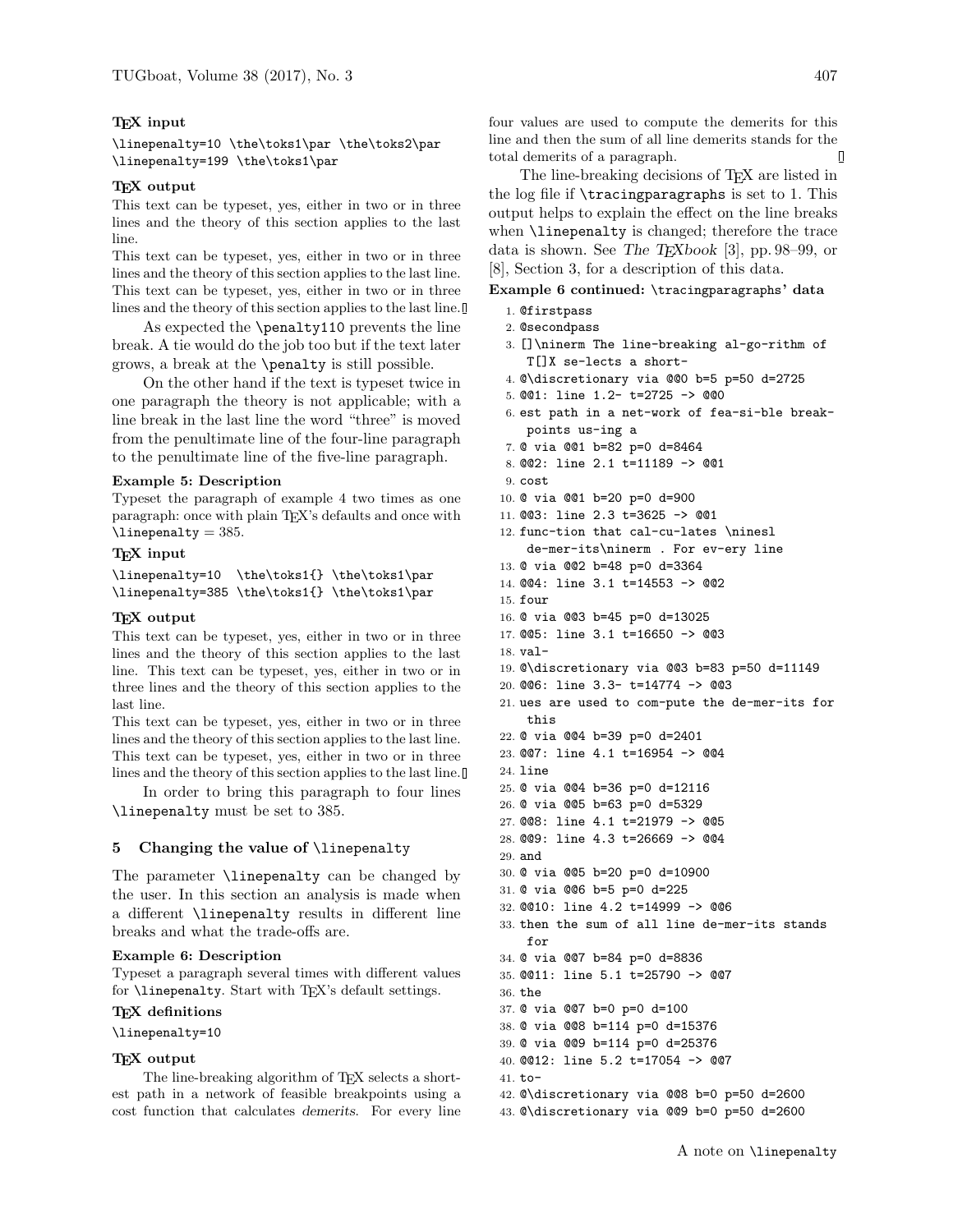```
44. @@13: line 5.2- t=24579 -> @@8
45. tal
46. @ via @@8 b=15 p=0 d=10625
47. @ via @@9 b=15 p=0 d=625
48. @ via @@10 b=46 p=0 d=3136
49. @@14: line 5.1 t=18135 -> @@10
50. @@15: line 5.3 t=27294 -> @@9
51. de-
52. @\discretionary via @@10 b=3 p=50 d=2669
53. @@16: line 5.2- t=17668 -> @@10
54. mer-its of a para-graph.
55. @\par via @@11 b=0 p=-10000 d=100
56. @\par via @@12 b=0 p=-10000 d=100
57. @\par via @@13 b=0 p=-10000 d=5100
58. @\par via @@14 b=0 p=-10000 d=100
59. @\par via @@15 b=0 p=-10000 d=100
60. @\par via @@16 b=0 p=-10000 d=5100
62.
61. @@17: line 6.2- t=17154 -> @@12
```
Here are a few reasons why this paragraph is a good candidate to see the effect of different values for \linepenalty.

 $\blacksquare$ 

Reason 1: The first line breaks at a hyphen so the paragraph needs a second pass; see lines 1–2 of the listing. Thus penalties might occur, the additional demerits are not limited to \adjdemerits, and very loose lines are possible.

Reason 2: There are many possible paths in the network; see lines 55–60. (Of course, this is normal for most longer paragraphs.) Thus there are other ways to typeset the text.

Reason 3: Some lines have a rather high badness, but it is possible by adding a word from the neighboring line to lower the badness dramatically; for example, see lines 6–10. The shortest path contains some lines that have one of those large badness values; see lines 4, 7, 13, 22, 37.

Reason 4: Some of the possible line breaks for a penultimate line makes this line end with a hyphen (lines 51–53 and 60 as well as lines 41–44 and 57). So \finalhyphendemerits are available as additional demerits.

Reason 5: On the other hand, some possible lines avoiding the hyphen at the end of the penultimate line are very loose; see lines 38–40. Thus very loose lines are indeed available, and not just a possibility as stated in reason 1.

Reasons 1–4 are useful to see an effect for higher positive values of \linepenalty, the last one to see an effect if the value is negative.

Table 1 summarizes the paths identified in lines 55–60 of the trace data. The table shows in the first two columns the information of the @@-lines: the sequence number and the fitness class abbreviated to the first letter of very loose, loose, decent, or tight. Then six columns for the possible paths are

| <b>Table 1:</b> Badness, penalties, and additional demerits |  |  |  |
|-------------------------------------------------------------|--|--|--|
| of the line breaks for the six paths of the trace listing   |  |  |  |

|              |                         |                  |                | $\par{1} 00 (* is typeset)$ |                      |                 |                      |
|--------------|-------------------------|------------------|----------------|-----------------------------|----------------------|-----------------|----------------------|
|              | <b>@@</b> Class         | 11 <sub>0</sub>  | $*120$         | 13 <sub>0</sub>             | 14 <sub>0</sub>      | 15 <sub>0</sub> | $16_0$               |
| 1            | d                       | 550              | $5_{50}$       | $5_{50}$                    | $5_{50}$             | $5_{50}$        | $5_{50}$             |
| $\mathbf{2}$ | 1                       | 82               | 82             |                             |                      | 82              |                      |
| 3            | t                       |                  |                | 20                          | 20                   |                 | 20                   |
| 4            | 1                       | 48               | 48             |                             |                      | 48              |                      |
| 5            | 1                       |                  |                | $45^{\rm {a}}$              |                      |                 |                      |
| 6            | t                       |                  |                |                             | $83_{\color{red}50}$ |                 | $83_{\color{red}50}$ |
| 7            | 1                       | 39               | 39             |                             |                      |                 |                      |
| 8            | 1                       |                  |                | 63                          |                      |                 |                      |
| 9            | t                       |                  |                |                             |                      | $36^{\rm {a}}$  |                      |
| 10           | d                       |                  |                |                             | 5                    |                 | 5                    |
| 11           | 1                       | 84               |                |                             |                      |                 |                      |
| 12           | d                       |                  | $\overline{0}$ |                             |                      |                 |                      |
| 13           | d                       |                  |                | $0_{\rm 50}$                |                      |                 |                      |
| 14           | l                       |                  |                |                             | 46                   |                 |                      |
| 15           | t                       |                  |                |                             |                      | 15              |                      |
| 16           | d                       |                  |                |                             |                      |                 | $3_{\rm 50}$         |
| 17           | d                       | $\boldsymbol{0}$ | $\overline{0}$ | $0^{\rm f}$                 | 0                    | $\overline{0}$  | 0 <sup>f</sup>       |
|              | $\mu =$                 | 6                | 6              | 6                           | 6                    | 6               | 6                    |
|              | $B =$                   | 258              | 174            | 133                         | 159                  | 186             | 116                  |
|              | $\Lambda_{\rm p}(10) =$ | 25890            | 17154          | 29679                       | 18235                | 27394           | 22768                |

presented (lines 55–60); the heading gives the sequence number after the "via @@"; the subscript 0 is explained later. The table entries are the badness values. A subscript signals that a penalty occurs at the break, a superscript of 'f' or 'a' that \finalhyphendemerits or \adjdemerits, respectively, are applied. Line 61 of the listing reports that the line breaks follow the path of the column labeled  $12_0$ . The column head contains an asterisk to indicate this selection by TEX.

The last three rows state the number of lines,  $\mu$ , the sum of the badness values of the path, B, and the path demerits  $\Lambda_{p}$ . These values are not found directly in the trace data. They have been computed from the information in the columns.

**The theory.** An increase of  $\lambda$  by  $\kappa > 0$  changes the first summand of the formula (1) for the line demerits

$$
(\lambda + \kappa + \beta)^2 = (\lambda + \beta)^2 + 2\beta\kappa + 2\lambda\kappa + \kappa^2.
$$

The two summands  $2\lambda\kappa$  and  $\kappa^2$  form a "constant" that is added to every line and therefore they do not change the line-breaking decisions by  $T_FX$  — as long as the limits (2) and (4) are obeyed. The third summand  $2\beta\kappa$  increases the influence of the badness  $\beta$ . That means, the penalties and the additional demerits in (1) are less important: If  $\kappa$  is large enough T<sub>E</sub>X selects a path for which more penalties or additional demerits are charged if only the badness values can be made smaller.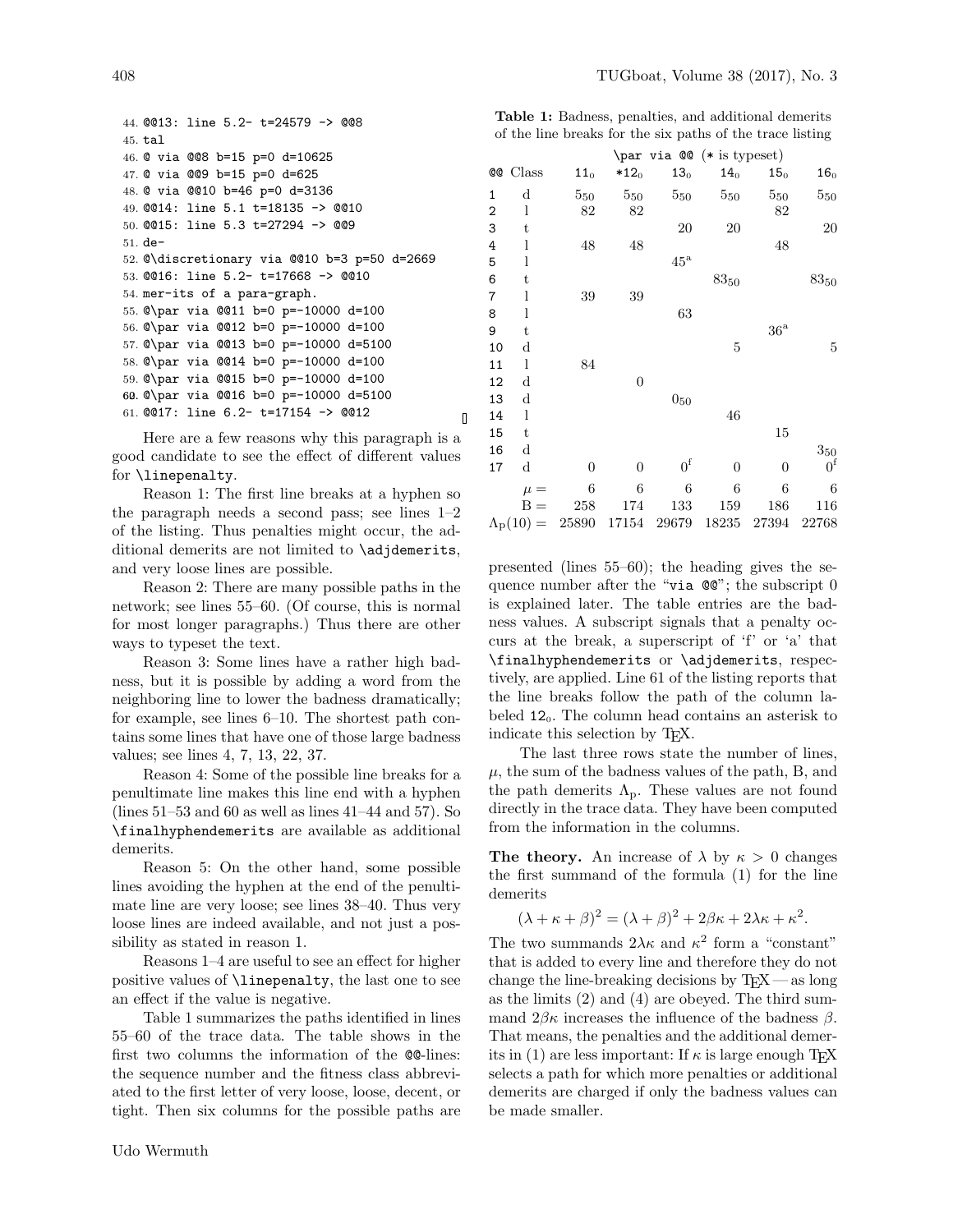In fact, the increment that is necessary to go from one path to another can be calculated with (1) and (3). The path demerits become

$$
\Lambda_{\rm p}(\lambda + \kappa) = \sum_{\iota=1}^{\mu} \left( (\lambda + \kappa + \beta_{\iota})^2 + \text{sgn}(\pi_{\iota}) \pi_{\iota}^2 + \delta_{\iota} \right)
$$

$$
= \mu(\lambda + \kappa)^2 + 2\kappa \mathbf{B} + \Lambda_{\rm p}(\lambda) - \mu \lambda^2.
$$

The task is to determine  $\kappa > 0$  to change the total line demerits to a path with a lower sum of badness — this path gets all subscripted variables and their sums primed. Therefore starting with  $B' < B$ and  $\Lambda_t(\lambda) = \Lambda_p(\lambda) < \Lambda'_p(\lambda)$  find  $\kappa > 0$  such that

$$
\Lambda_{\rm p}(\lambda + \kappa) > \Lambda'_{\rm p}(\lambda + \kappa) = \Lambda_{\rm t}(\lambda + \kappa).
$$

In the longer form the inequality is

 $\mu(\lambda + \kappa)^2 + 2\kappa B + \Lambda_{\rm p}(\lambda) - \mu \lambda^2 >$  $\mu'(\lambda + \kappa)^2 + 2\kappa B' + \Lambda'_{\rm p}(\lambda) - \mu' \lambda^2.$ 

A few simple transformations when  $\mu = \mu'$  give

$$
2\kappa(B-B')>\Lambda'_p(\lambda)-\Lambda_p(\lambda)
$$

or as  $B > B'$ 

$$
\kappa > \frac{\Lambda'_{\rm p}(\lambda) - \Lambda_{\rm p}(\lambda)}{2(B - B')}.\tag{17}
$$

Its application. Table 1 shows that there are three paths with a lower sum of badness value than column  $12_0$ :  $14_0$  with sum  $159$ ,  $13_0$  with sum  $133$ , and  $16<sub>o</sub>$  with sum 116. Inequality (17) states the following conditions for  $\kappa$ :

Path (Column) 13<sub>0</sub> 14<sub>0</sub> 16<sub>0</sub>  

$$
\kappa > 152
$$
 36 48

(Note, only integer parts of the numbers are shown.)

So  $\kappa = 37$  (or  $\lambda = 47$ ) typesets the path of column  $14_0$ . The path of column  $13_0$  cannot be reached: 16<sub>0</sub> has a lower sum of badness and needs a lower  $\kappa$ .

## Example 6 continued: TEX definitions

\linepenalty=47

### TEX output

The line-breaking algorithm of TEX selects a shortest path in a network of feasible breakpoints using a cost function that calculates demerits. For every line four values are used to compute the demerits for this line and then the sum of all line demerits stands for the total demerits of a paragraph.  $\mathbf{D}$ 

Of course, the typeset result has one more hyphenated line. Low badness values have been traded in for more penalties. A value  $\kappa > 48$  selects the path of column  $16<sub>o</sub>$  but it might not be the value 49. The formula does not know that there is a column in between; so 49 still creates the path of column  $14_0$ . Using (17) the calculation of  $\kappa$  to go from column 14<sub>0</sub> to column 16<sub>0</sub> gives  $\kappa = 53$  or  $\lambda = 63$ .

# Example 6 continued: TFX definitions

# \linepenalty=63

### TEX output

The line-breaking algorithm of T<sub>E</sub>X selects a shortest path in a network of feasible breakpoints using a cost function that calculates demerits. For every line four values are used to compute the demerits for this line and then the sum of all line demerits stands for the total demerits of a paragraph. П

All paths with a smaller sum of badness have been used. But these are not all possible paths as TEX ignores a path that cannot become the shortest. Except  $\line{\text{1} \text{10}}$  might change TEX's viewpoint but unfortunately the path is not shown explicitly in the available trace. In total there are six more paths hidden in the data; Table 1′ lists them. The paths are still named by the par information and now the subscript identifies the variant. The notations (10) and (t) mean that the corresponding @-line does not have its own @@-line in the trace and @@10 follows next. With this data all values of  $\kappa$  for the transitions to a path with a smaller sum of badness can be computed if the paths are sorted by their sum of badness values B:

|     |                     | $16_1$ $16_0$ $13_0$ $14_1$ $15_1$ $14_0$ $13_1$ $12_0$ |  |  |          |
|-----|---------------------|---------------------------------------------------------|--|--|----------|
| 16. | $\hspace{1.6cm} 0$  |                                                         |  |  |          |
|     | $16_{0}$ 272 0      |                                                         |  |  |          |
|     | $13_0$ $70 - 204$ 0 |                                                         |  |  |          |
|     |                     | $14, 52 - 201 - 185 0$                                  |  |  |          |
|     |                     | $15, \quad 23 - 156 - 101 - 80$                         |  |  |          |
|     |                     | $14_{0}$ $129$ $52$ $220$ $272$ $657$                   |  |  |          |
|     |                     | $13_1$ 6 $-106$ $-62$ $-52$ $-37$ $-673$                |  |  |          |
|     |                     | $12_0$ $112$ $48$ $152$ $179$ $299$ $36$ $2869$         |  |  | $\Omega$ |

As noted above 36 is the smallest number in the last row, selecting path  $14_0$ . In the row for  $14_0$  52 is the smallest number selecting  $16<sub>o</sub>$  and in its row 272 is selecting  $16<sub>1</sub>$ . So only one more path can be shown for  $\kappa > 272$ , i.e.,  $\kappa$  must be 273 and  $\lambda = \kappa + 10 = 283$ .

## Example 6 continued: TEX definitions

### \linepenalty=283

## T<sub>F</sub>X output

The line-breaking algorithm of TEX selects a shortest path in a network of feasible breakpoints using a cost function that calculates demerits. For every line four values are used to compute the demerits for this line and then the sum of all line demerits stands for the total demerits of a paragraph.  $\overline{\Pi}$ 

Negative values. A negative amount for the integer \linepenalty does not act directly as a bonus if a line is created, as the sum with the badness is squared in equation (1). But a negative value reverts the meaning of badness! For example, a value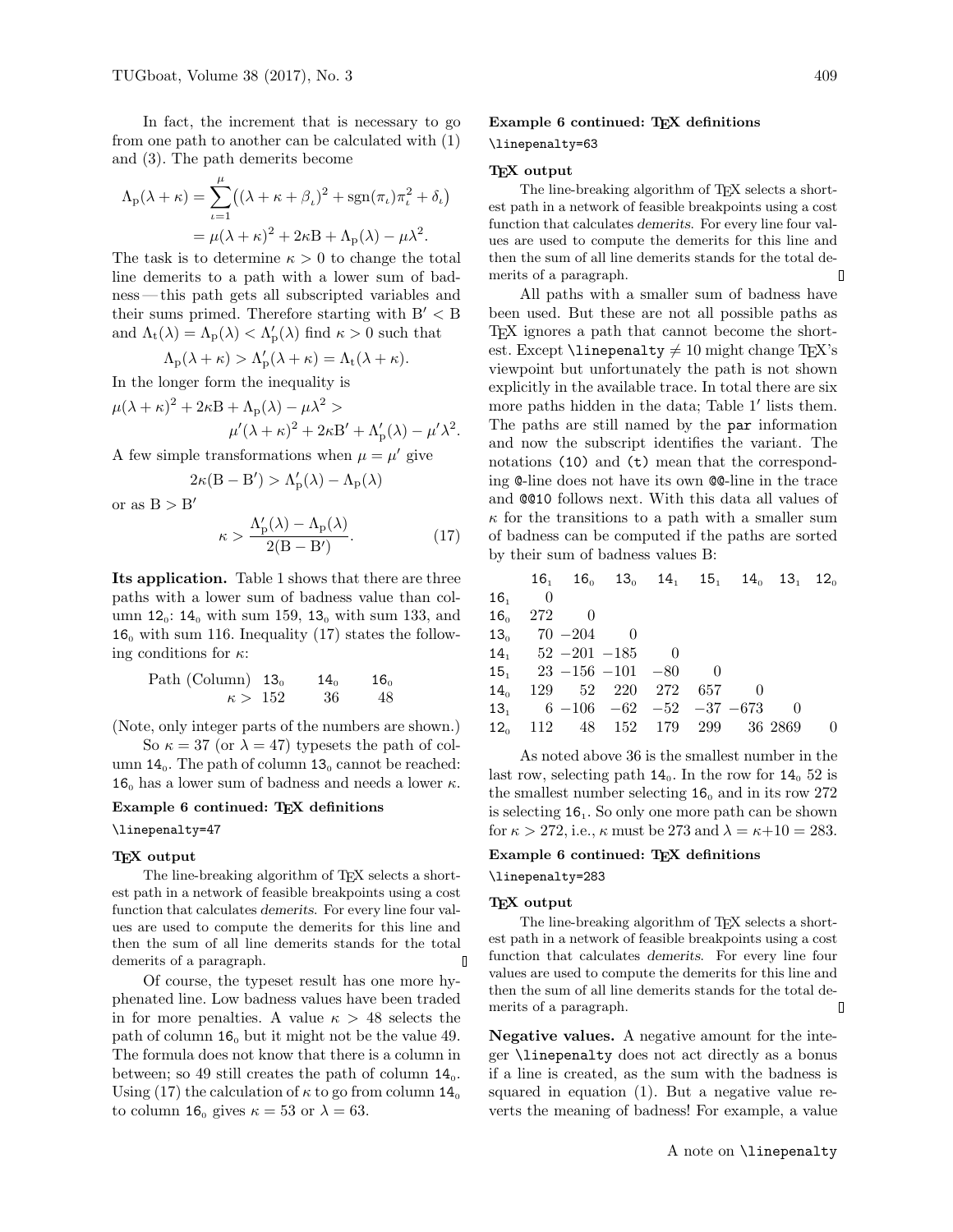|           |             |                 |                                                       | $\frac{1}{2}$   |                 |                   |                                                    |
|-----------|-------------|-----------------|-------------------------------------------------------|-----------------|-----------------|-------------------|----------------------------------------------------|
| <b>@@</b> | Class       | 12 <sub>2</sub> | 12 <sub>1</sub>                                       | 13 <sub>1</sub> | 14 <sub>1</sub> | 15 <sub>1</sub>   | 16 <sub>1</sub>                                    |
| 1         | d           | $5_{50}$        | $5_{50}$                                              | $5_{50}$        | $5_{50}$        | $5_{50}$          | $5_{50}$                                           |
| 2         | l           | 82              |                                                       | 82              |                 |                   |                                                    |
| 3         | t           |                 | 20                                                    |                 | 20              | 20                | <b>20</b>                                          |
| 4         | 1           | 48              |                                                       | 48              |                 |                   |                                                    |
| 5         | 1           |                 | $45^{\mathrm{a}}$                                     |                 | $45^{\rm a}$    | $45^{\mathrm{a}}$ | $45^{\mathrm{a}}$                                  |
| 8         | 1           |                 | 63                                                    |                 |                 | 63                |                                                    |
| 9         | t           | 36 <sup>a</sup> |                                                       | 36 <sup>a</sup> |                 |                   |                                                    |
| (10)      | (t)         |                 |                                                       |                 | $20^{\rm a}$    |                   | $20^{\rm a}$                                       |
| (12)      | (v)         | $114^{\rm a}$   | 114                                                   |                 |                 |                   |                                                    |
| 13        | $\mathbf d$ |                 |                                                       | $0_{50}$        |                 |                   |                                                    |
| 14        | 1           |                 |                                                       |                 | 46              |                   |                                                    |
| 15        | t           |                 |                                                       |                 |                 | $15^{\rm a}$      |                                                    |
| 16        | d           |                 |                                                       |                 |                 |                   | $\begin{array}{c} 3_{50} \\ 0^{\rm f} \end{array}$ |
| 17        | d           | $0^{\rm a}$     | $\overline{0}$                                        | 0 <sup>f</sup>  | $\overline{0}$  | $\overline{0}$    |                                                    |
|           | $\mu =$     | 6               | 6                                                     | 6               | 6               | 6                 | 6                                                  |
|           | $B =$       | 285             | 247                                                   | 171             | 136             | 148               | 93                                                 |
|           |             |                 | $\Lambda_{\rm p}(10) = 62145 \quad 37455 \quad 34369$ |                 | 30786           | 32704             | 35319                                              |

Table 1': Badness, penalties, and additional demerits of the line breaks for not-shown paths of the trace listing variant of \par via @@

of −110 for \linepenalty assigns lines with badness 0 the same demerits as lines with badness 100 get with plain TEX's default settings. And a line with badness 100 gets the value that previously a line with badness 0 received. TFX creates lines that have large badness values if possible! Higher negative values retain this effect, so they act differently from large positive values.

Tables 1 and 1' show that there are paths that have a larger sum of badness than the path of column  $12_0$ . Inequality (17) is changed as in this case  $B < B'$ . Thus division by  $2(B - B') < 0$  inverts the relation:

$$
\kappa < \frac{\Lambda'_{\mathbf{p}}(\lambda) - \Lambda_{\mathbf{p}}(\lambda)}{2(\mathbf{B} - \mathbf{B}')}.\tag{18}
$$

As in the case of smaller sum of badness values a diagonal matrix with values that are larger than B of  $12_0$  can be built.

|                 | $12_{0}$ | 15 <sub>o</sub> | 12 <sub>1</sub> | 11 <sub>0</sub> | 12 <sub>2</sub> |
|-----------------|----------|-----------------|-----------------|-----------------|-----------------|
| $12_{0}$        | 0        | $-426$          | $-139$          | $-52$           | $-202$          |
| 15 <sub>0</sub> |          | 0               | $-82\,$         | 11              | $-175$          |
| 12 <sub>1</sub> |          |                 | $\Omega$        | 526             | $-324$          |
| 11 <sub>0</sub> |          |                 |                 | $\Omega$        | $-671$          |
| 12 <sub>2</sub> |          |                 |                 |                 | 0               |

So this time  $\kappa = -53$ , i.e.,  $\lambda = -43$ , selects column  $11<sub>0</sub>$ .

### Example 6 continued: T<sub>E</sub>X definitions

\linepenalty=-43

### TEX output

The line-breaking algorithm of TEX selects a shortest path in a network of feasible breakpoints using a cost function that calculates demerits. For every line four values are used to compute the demerits for this line and then the sum of all line demerits stands for the total demerits of a paragraph.

The matrix states that from row  $11_0$  the value  $\kappa = -672$  moves on to path 12<sub>2</sub>.

### Example 6 continued: TFX definitions

### \linepenalty=-662

## T<sub>F</sub>X output

The line-breaking algorithm of TEX selects a shortest path in a network of feasible breakpoints using a cost function that calculates demerits. For every line four values are used to compute the demerits for this line and then the sum of all line demerits stands for the total demerits of a paragraph. 0

The limit. The *\linepenalty* has a limit as stated in (2). The setting of 10000 is larger than this limit and the badness values are completely ignored they do not even have a "little influence" [1, p. 171]. (The effects that are shown in [1] can neither be reproduced with the font cmr10 nor are they explained by the developed theory.) As badness plays no rôle anymore, TEX tries to avoid hyphens and visually incompatible lines as they add to the line demerits; see (1). In the current example the same line breaks as with  $\lin$ epenalty = 10 are used.

But other paragraphs, with a \linepenalty value above the limit (2), switch to a path that otherwise can be reached only by a negative penalty.

Table 2: Badness, penalties, and additional demerits of the line breaks for the two paths of example 7

|                |                         |          | \par via @@ (* is typeset) |
|----------------|-------------------------|----------|----------------------------|
| <b>@@</b>      | Class                   | $*6$     |                            |
| 1              | $\mathbf{V}$            |          |                            |
| $\overline{2}$ | $\rm d$                 | $0_{50}$ |                            |
| 3              | t                       |          | 68                         |
| 4              | d                       | 0        |                            |
| 5              | d                       |          | 5                          |
| 6              | 1                       | 32       |                            |
| 7              | d                       |          | 0                          |
| 8              | d                       | 0        | 0                          |
|                | $\mu =$                 | 4        | 4                          |
|                | $B =$                   | 32       | 73                         |
|                | $\Lambda_{\rm p}(10) =$ | 4564     | 6509                       |
|                |                         |          |                            |

### Example 7: Description

Typeset a paragraph three times in a forced second pass, i.e., \pretolerance =  $-1$ : first with \linepenalty = 10, second with  $\line \$  $\langle$ linepenalty = 10000.

## T<sub>F</sub>X output

Hi! TEX! Tell me: How is the following long word broken 'pneumonoultramicroscopicsilicovolcanoconiosis'? I am sure that you are an expert in hyphenation, right T<sub>F</sub>X? Or shall I ask Siri?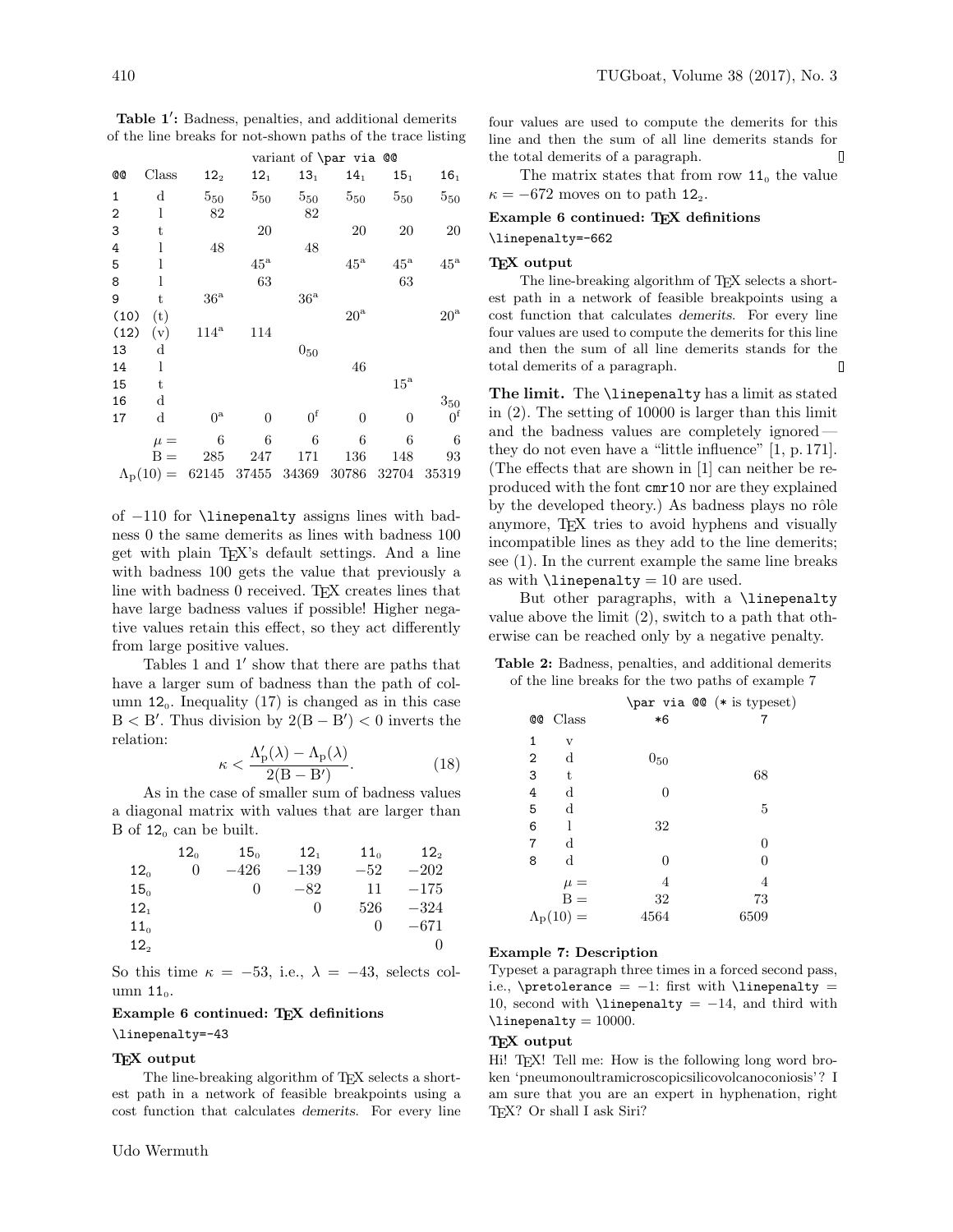Hi! TEX! Tell me: How is the following long word broken 'pneumonoultramicroscopicsilicovolcanoconiosis'? I am sure that you are an expert in hyphenation, right T<sub>E</sub>X? Or shall I ask Siri?

Hi! TEX! Tell me: How is the following long word broken 'pneumonoultramicroscopicsilicovolcanoconiosis'? I am sure that you are an expert in hyphenation, right T<sub>EX</sub>? Or shall I ask Siri? Л

Table 2 shows:  $\kappa < -23.7 \approx (6509 - 4564)/{-82}$ by (18), that is  $\lambda = -14$ , selects the path in column 7. As the path in column 6 contains a hyphen a \linepenalty of 10000 selects the path in column 7, which has no penalties or additional demerits.

Paths with fewer lines. In example 5, the parameter \linepenalty must be set to a large value in order to reduce the number of lines that are typeset from five to four. This is not covered by (17) as now  $\mu = \mu' + 1.$ 

To determine the  $\kappa$  that selects a path with fewer lines the initial inequality must distinguish between  $\mu$  and  $\mu' = \mu - 1$ :

$$
\mu(\lambda + \kappa)^2 + 2\kappa B + \Lambda_p(\lambda) - \mu \lambda^2 >
$$
  

$$
(\mu - 1)(\lambda + \kappa)^2 + 2\kappa B' + \Lambda_p'(\lambda) - (\mu - 1)\lambda^2.
$$

The difference between  $\mu$  and  $\mu'$  adds the summand  $(\lambda + \kappa)^2 - \lambda^2$  to the left hand side and this allows that the sum of badness can be larger for the shorter paragraph.

A simple rearrangement of the terms gives

$$
\kappa^2 + 2\kappa(\lambda + B - B') > \Lambda'_{\mathcal{P}}(\lambda) - \Lambda_{\mathcal{P}}(\lambda). \tag{19}
$$

Addition of  $(\lambda + B - B')^2$  to both sides gives a quadratic term on the left

$$
(\kappa+\lambda+B-B')^2>(\lambda+B-B')^2+\Lambda'_p(\lambda)-\Lambda_p(\lambda)
$$

and as the right hand side is positive, the square root can be taken. Therefore the following relevant inequality is found

$$
\begin{aligned} \kappa > \textbf{B}'-\textbf{B}-\lambda &+ \sqrt{(\lambda+\textbf{B}-\textbf{B}')^2+\Lambda'_\mathrm{p}(\lambda)-\Lambda_\mathrm{p}(\lambda)} \,. \end{aligned} \eqno{(20)}
$$

Table 3 shows the data of the corresponding trace listing for the text of example 5. The notation (10) is explained above; see also "No information in the trace data" in [8], p. 370ff. The path of column 8 is typeset and it has the lowest value for the sum of badness B. Using this data inequality (20) gives  $\kappa$ 374.8 . . . for column 6. The required \linepenalty must be set to 385 — as mentioned after example 5.

Paths with more lines. In example 3 the parameter \linepenalty was set to 2 to enlarge the number of typeset lines. So this case should be analyzed too.

|                                                    |  | <b>Table 3:</b> Badness, penalties, and additional demerits |
|----------------------------------------------------|--|-------------------------------------------------------------|
| of the line breaks for the four paths of example 5 |  |                                                             |

|                |                         |                |                | \par via @ (* is typeset) |                |
|----------------|-------------------------|----------------|----------------|---------------------------|----------------|
| <b>@@</b>      | Class                   | 6              | 7              | *8                        | 9              |
| 1              | d                       | $\overline{2}$ | $\overline{2}$ | $\overline{2}$            | 2              |
| $\overline{2}$ | l                       |                | 19             | 19                        |                |
| 3              | t                       | 96             |                |                           | 96             |
| 4              | l                       |                | 87             |                           |                |
| 5              | d                       |                |                | 5                         |                |
| 6              | $_{\rm d}$              | $\overline{2}$ |                |                           | $\overline{2}$ |
| $\overline{7}$ | 1                       |                | 13             |                           |                |
| 8              | $_{\rm d}$              |                |                | 1                         |                |
| 9              | 1                       |                |                |                           | $19_{110}$     |
| (10)           | (t)                     | 96             |                |                           |                |
| 10             | $_{\rm d}$              |                | $\theta$       | $\Omega$                  | 0              |
|                | $\mu =$                 | 4              | 5              | 5                         | 5              |
|                | $B =$                   | 196            | 121            | 27                        | 119            |
|                | $\Lambda_{\rm p}(10) =$ | 22760          | 11023          | 1431                      | 24565          |

This time  $\kappa > 0$  is subtracted from  $\lambda$ :

$$
\Lambda_{\rm p}(\lambda - \kappa) = \sum_{\iota=1}^{\mu} \left( (\lambda - \kappa + \beta_{\iota})^2 + \text{sgn}(\pi_{\iota}) \pi_{\iota}^2 + \delta_{\iota} \right)
$$

$$
= \mu(\lambda - \kappa)^2 - 2\kappa B + \Lambda_{\rm p}(\lambda) - \mu \lambda^2.
$$

Thus the inequality for the path demerits becomes  $\mu(\lambda - \kappa)^2 - 2\kappa B + \Lambda_{\rm p}(\lambda) - \mu \lambda^2 <$ 

$$
\mu'(\lambda - \kappa)^2 - 2\kappa \mathbf{B'} + \Lambda'_{\mathbf{p}}(\lambda) - \mu' \lambda^2
$$

and with  $\mu' = \mu + 1$  this is

$$
\Lambda_p(\lambda)-\Lambda_p'(\lambda)<\kappa^2-2\kappa(B-B'-\lambda).
$$

This time add the term  $(\lambda + B' - B)^2$  to both sides and take square roots; then the useful result is  $\kappa > \lambda + B' - B$ 

$$
-\sqrt{(\lambda+B'-B)^2+\Lambda_p(\lambda)-\Lambda_p'(\lambda)}.
$$
 (21)

The data of Table 4 gives for the transition from the path of column 2 to 6 with  $(21)$ :  $\kappa > 5.3$ . Therefore  $\text{linepenalty} = 10-6 = 4$  typesets three lines as mentioned above.

Table 4: Badness, penalties, and additional demerits of the line breaks for the five paths of example 3

|           |                         |      | \par via @@ (* is typeset) |      |      |     |
|-----------|-------------------------|------|----------------------------|------|------|-----|
| <b>@@</b> | Class                   | $*2$ | 3                          | 4    | 5    | 6   |
| 1         | 1                       |      | 86                         |      | 86   |     |
| 2         | d                       | 4    |                            | 4    |      | 4   |
| 3         | $\rm d$                 |      | 4                          |      |      |     |
| 4         | l                       |      |                            | 57   |      |     |
| 5         | $\rm d$                 |      |                            |      | 0    |     |
| 6         | d                       |      |                            |      |      | 6   |
| 7         | d                       | 7    |                            |      |      |     |
| (7)       | (d)                     |      | 0                          | 0    | 0    | 0   |
|           | $\mu =$                 | 2    | 3                          | 3    | 3    | 3   |
|           | $B =$                   | 11   | 100                        | 61   | 86   | 10  |
|           | $\Lambda_{\rm p}(10) =$ | 485  | 9512                       | 4785 | 9416 | 552 |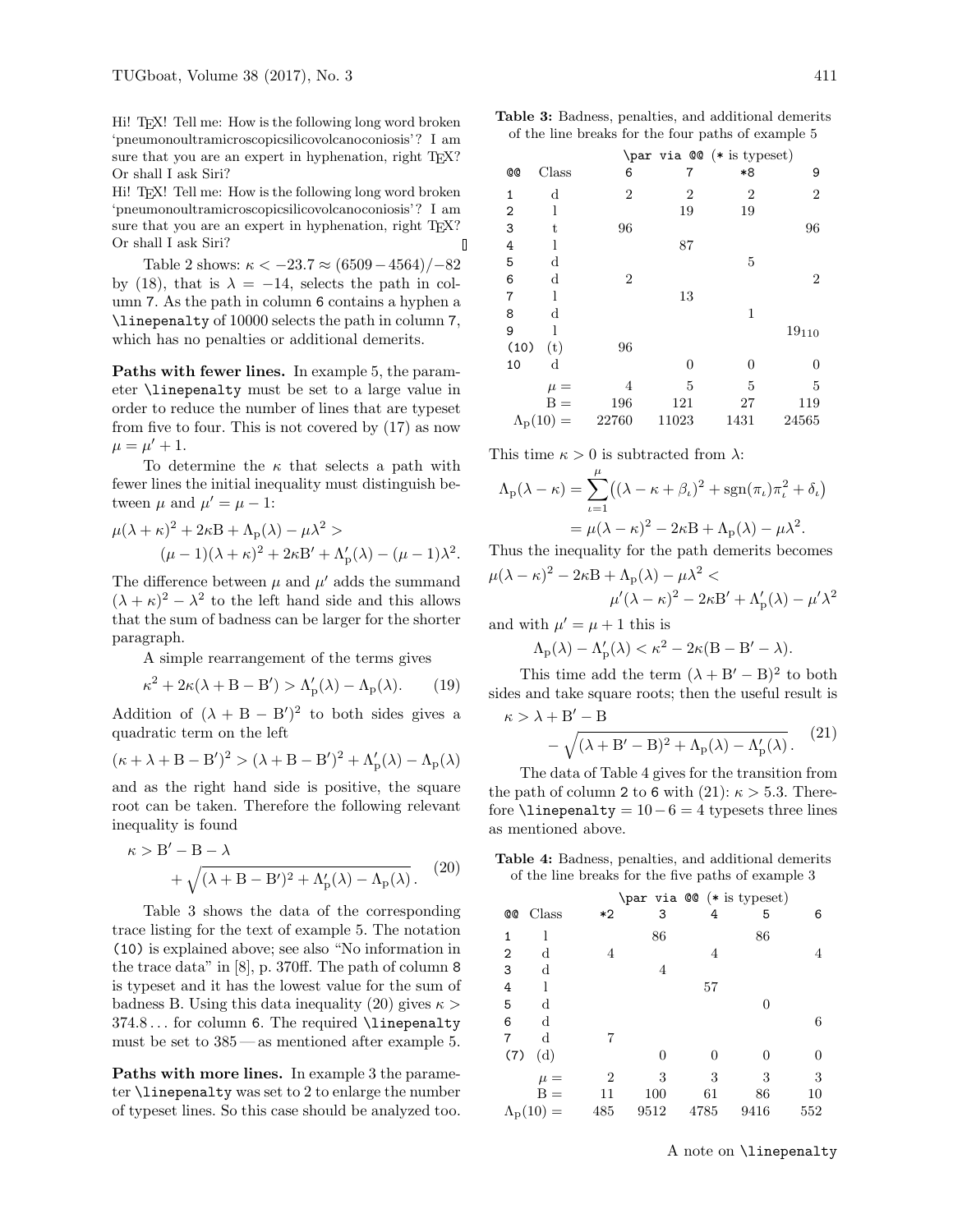Summary. When the \linepenalty value is increased, TEX's line-breaking algorithm focuses more on the badness values. If a path exists in the network of line breaks that has the same number of lines but a lower sum of badness compared to the path selected with the default settings, that path might be chosen with the larger \linepenalty. This means that more breaks in mathematics and/or at positive \penalty commands and/or more hyphens and/or more stacks of hyphens and/or more visually incompatible lines are typeset and at least one of these items is increased.

If a path exists that uses fewer lines for the paragraph, this path can be selected with a large \linepenalty even if its sum of badness is higher than that of the paragraph with the default settings. Similarly a path can be selected that has more lines if \linepenalty stays positive but is made smaller than 10.

Negative values for \linepenalty typically create rather ugly paragraphs as TEX then prefers large badness values for the lines. This effect is not normally desirable for justified text.

## 6 \linepenalty versus \looseness

The T<sub>E</sub>Xbook has an exercise in which the value 100 for the parameter \linepenalty is suggested as a replacement for a negative \looseness in an application to a single paragraph ([3], exercise 14.25). The reason refers to efficiency to "achieve almost the same result" if the user is not willing to pay the cost that a nonzero \looseness generates. (\looseness is explained in [3], pp. 103–104 or see Section 5 of [8] for an analysis of this parameter.)

Figure 2 shows that there are a lot of cases in which two lines are typeset instead of only one if  $\langle$ linepenalty = 100. And example 1 proves that the increase of \linepenalty can make a paragraph longer. Therefore this parameter might not only fail to reduce the number of lines it might be counterproductive. Although passes can have different numbers of lines for the shortest path, with a small enough negative \looseness a paragraph can never get more lines than it has in the earliest pass that typesets it if  $\preceq$   $\preceq$   $\preceq$   $\preceq$   $\preceq$   $\preceq$   $\preceq$   $\preceq$   $\preceq$   $\preceq$   $\preceq$   $\preceq$ paths of the first pass are part of the network of line breaks of the second pass.

Inequality (19) can be used to determine in which cases a \linepenalty of 100, i.e.,  $\kappa = 90$ , can be successful in general. Here the plain T<sub>EX</sub> values are used:

$$
\begin{aligned} 90^2 + 2 \cdot 90(10 + B - B') &> \Lambda'_p(10) - \Lambda_t(10) \\ \iff \quad 9900 - 180(B' - B) &> \Lambda'_p(10) - \Lambda_t(10). \end{aligned}
$$

Therefore the difference between the sum of badness values must be less than  $55 = 9900/180$ , but of course it must often be much smaller as the difference of the path demerits on the right hand side is positive and usually not very small.

Although Theorem 1 proves that the value 242 for \linepenalty acts like \looseness =  $-1$  for a single line the scenario represents only a special case. For example, as noted in Section 3, the single line is always typeset by TEX's line-breaking algorithm in the first pass. In general these two parameters behave quite differently.

Second pass. This is the fundamental difference between these two parameters: \looseness will try hyphenation, i.e., the second pass, if it is not successful in the first.

Thus, hyphens might be introduced at the end of the lines if \looseness is used although no reduction of the number of lines is achieved.

## Example 8: Description

Typeset the text of example 7 twice: first with plain T<sub>EX</sub>'s defaults and second with  $\lozenge$   $\lozenge$   $\lozenge$   $\lozenge$   $\lozenge$   $\lozenge$   $\lozenge$   $\lozenge$   $\lozenge$   $\lozenge$   $\lozenge$   $\lozenge$   $\lozenge$   $\lozenge$   $\lozenge$   $\lozenge$   $\lozenge$   $\lozenge$   $\lozenge$   $\lozenge$   $\lozenge$   $\lozenge$   $\lozenge$   $\lozenge$   $\lozenge$   $\lozenge$   $\lozenge$ 

# T<sub>F</sub>X output

Hi! TEX! Tell me: How is the following long word broken 'pneumonoultramicroscopicsilicovolcanoconiosis'? I am sure that you are an expert in hyphenation, right TFX? Or shall I ask Siri?

Hi! TEX! Tell me: How is the following long word broken 'pneumonoultramicroscopicsilicovolcanoconiosis'? I am sure that you are an expert in hyphenation, right T<sub>F</sub>X? Or shall I ask Siri?

The change of **\linepenalty** never forces T<sub>E</sub>X's line-breaking algorithm to execute another pass. It uses the pass that is necessary to break the lines when  $\lambda$ inepenalty = 10.

### Example 9: Description

Typeset a paragraph twice: first with  $\lin$ epenalty = 9799 and second with the default  $\line{}$  linepenalty = 10 and  $\lambda$ looseness =  $-1$ .

### TEX output

A short text that cannot be typeset in two lines although looseness does it in the 2nd pass. A surprise! Or?

A short text that cannot be typeset in two lines although looseness does it in the 2nd pass. A surprise! Or?

TEX typesets the text of the first paragraph in the first pass. The line-breaking algorithm cannot eliminate the third line in this pass. On the other hand this means that the first pass is a failure in T<sub>EX</sub>'s view if  $\lozenge$  looseness = -1. But the second pass is a success: Although it also prefers three lines, there is a way to output only two. The demerits for the three line solution are 6926, those for the pair of lines 15773.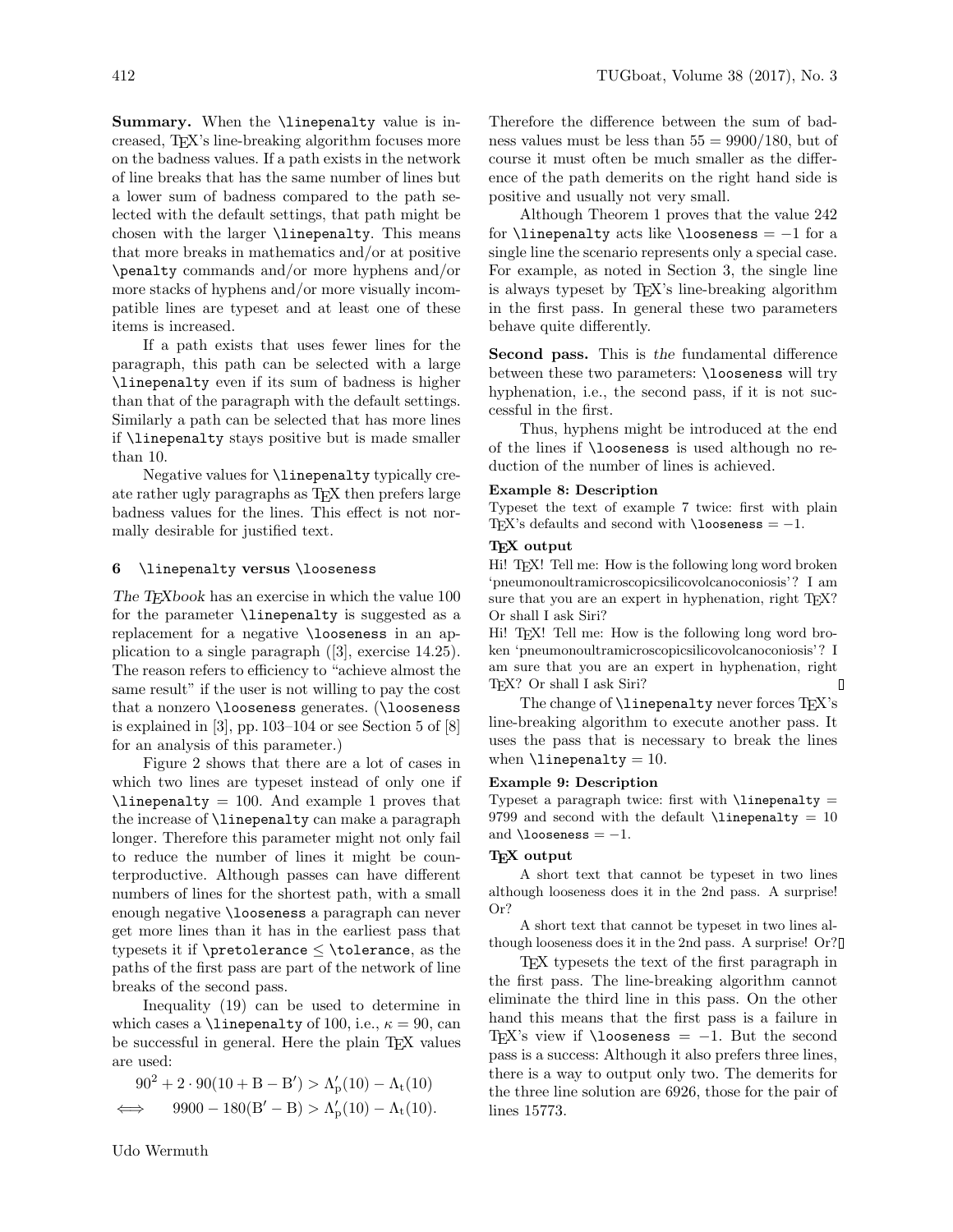Different cost functions. This leads to the next difference: \looseness can choose a line-breaking solution that does not represent the shortest path in the network. This never happens for any setting of \linepenalty; it must pick the shortest path.

As \looseness has a different cost function to be optimized, penalties larger than −10000 and smaller than 10000 mark places that are as good as others for a line break.

## Example 10: Description

A text with two penalties is typeset twice: first with  $\line{\text{linepenalty}} = 9799$  and second with  $\angle\text{looseness} =$  $-1$  and  $\langle$ linepenalty = 10.

## T<sub>F</sub>X input

OK! Even 4-digit penalties, positive or negative, are\penalty9999\ not important for looseness but linepenalty obeys\penalty-9999\ them.

# TEX output

OK! Even 4-digit penalties, positive or negative, are not important for looseness but linepenalty obeys them.

OK! Even 4-digit penalties, positive or negative, are not important for looseness but linepenalty obeys them.

Both paragraphs are typeset in the first pass. The \linepenalty must pick the shortest path in the network with the cost function of demerits and thus TEX typesets three lines. This cost function is not relevant for \looseness if the number of lines of the paragraph can be changed. Only if this is not possible does TEX select the shortest path in the current pass as usual. This means a parameter that does not inhibit some behavior does not count if \looseness can be successful.

Success rate. No single value of *\linepenalty* works for all paragraphs but \looseness is always successful if the paragraph can be typeset with fewer lines.

Example 4 shows a text that can be typeset in two or three lines; a pair is output if \linepenalty is set to 199. Example 5 typesets the text twice and it needs  $\linementy = 385$  to keep four lines. Each additional repetition of the original text requires a larger \linepenalty:

number of copies 1 2 3 4 5 6 7 \linepenalty = 199 385 557 738 918 1098 1278

Of course, this is a constructed example, but nevertheless with 25 iterations the \linepenalty must be 4519. The next step, i.e., a paragraph with only 52 lines in the shortest form, cannot be typeset with a \linepenalty of 4541 anymore and it would need 4599 if the progression continues as before. It violates TEX's limit for the total demerits, see (4), and the text is not typeset correctly. With the default  $\lin$ epenalty together with  $\lozenge$  hoseness = −1 no problem occurs.

Note: The large value 9799 for *\linepenalty*, which was used in the last two examples, can be applied for paragraphs with at most ten lines. In order to demonstrate certain effects in examples its usage is needed, but such a large value would not be used for normal copy.

Quality of output. If the number of lines of a paragraph cannot be lowered then \looseness still tries to find a line-breaking solution that avoids visually incompatible lines and stacks of hyphens, i.e., it obeys the additional demerits \adjdemerits and \doublehyphendemerits if possible.

But Section 5 shows that \linepenalty trades the smaller sum of badness for penalties and additional demerits. This means that a text that contains no math, no explicit \penalty command, and no explicit hyphens must get visually incompatible lines in a first pass if T<sub>E</sub>X changes the line breaks.

In the second pass *\linepenalty* considers hyphens as \looseness does. The latter treats the parameters \double... and \finalhyphendemerits as usual while the former parameter trades them like \adjdemerits for a smaller sum of badness values. That is, T<sub>F</sub>X not only might typeset more hyphens, but also there might be more visually incompatible lines, more stacks of hyphens, and more hyphenated penultimate lines.

Efficiency. The advantage of increasing the parameter \linepenalty instead of using \looseness is that \linepenalty's value is always added in the code of the line-breaking algorithm — even if it is zero. A nonzero \looseness invokes otherwise unused code and thus slows the algorithm down [4, §§ 873, 875]. As expected, this loss in efficiency is hardly noticed in normal copy with modern equipment.

My outdated computer from 2011 (a 1.8 GHz Dual-Core i7) with my own TEX installation shows the following factors by which the runtime increases. The reference value 1 is used for the time needed by plain TEX to typeset the two lines of example 4 with  $\lambda = 0$ .

| copies | $\lambda$ looseness $=0$ | $\lambda$ looseness $=-1$ |
|--------|--------------------------|---------------------------|
|        |                          |                           |
| 100    |                          |                           |
| 225    |                          | 1በበ                       |

But even the abnormally long paragraph of the last case with 450 lines needs only one second to get typeset if  $\lozenge$  looseness = -1.